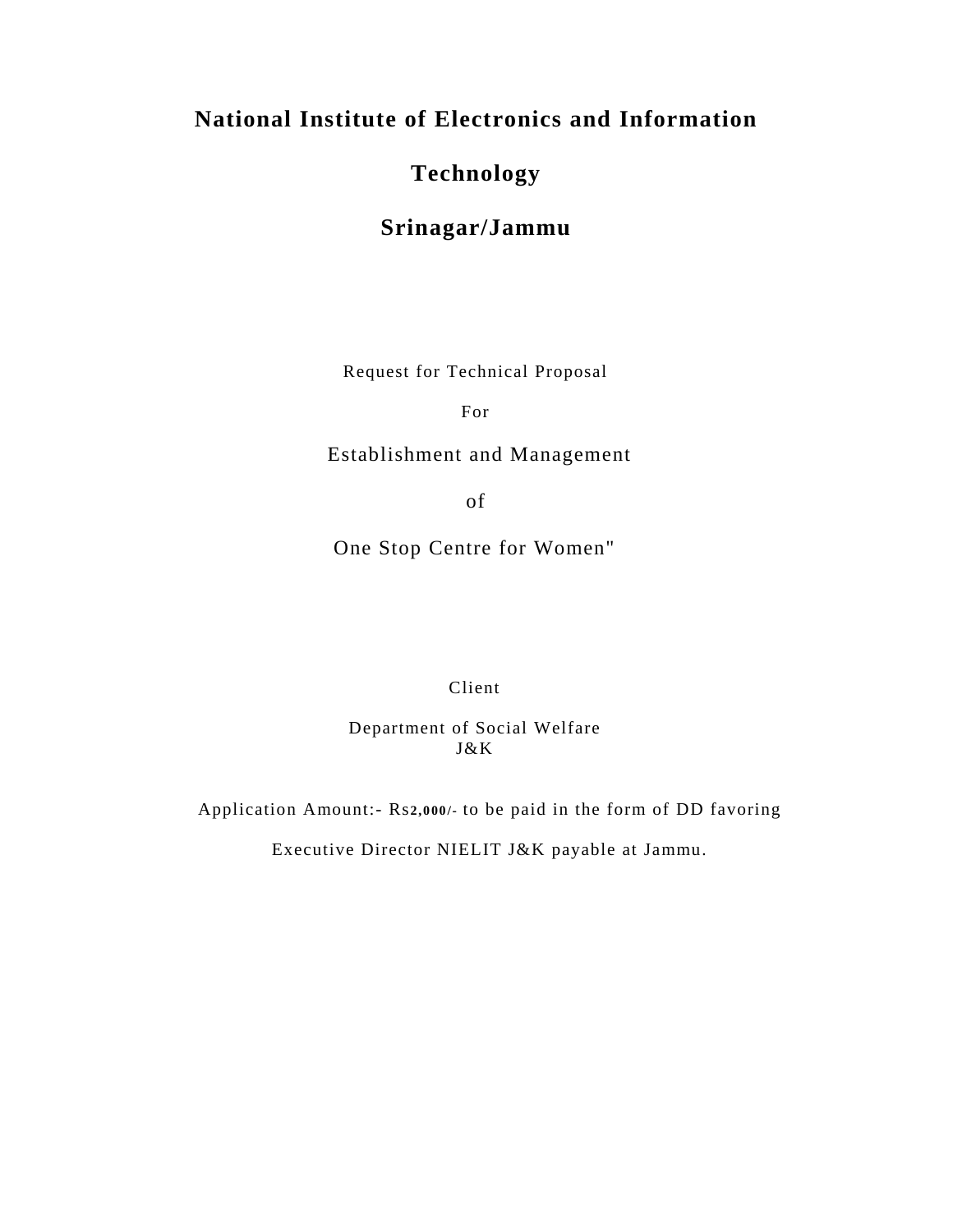| S.  | <b>Table of contents</b>                        |                |  |  |  |
|-----|-------------------------------------------------|----------------|--|--|--|
| No. |                                                 |                |  |  |  |
| 1.  | <b>ABOUT NIELIT</b>                             | $\overline{3}$ |  |  |  |
| 2.  | INTRODUCTION TO ONE STOP CENTRE (OSC) FOR WOMEN | $\overline{4}$ |  |  |  |
| 3.  | OBJECTIVE OF THE ASSIGNMENT                     | $\overline{4}$ |  |  |  |
| 4.  | <b>LOCATION OF ONE STOP CENTRE</b>              | $\overline{4}$ |  |  |  |
| 5.  | DURATION OF THE ASSIGNMENT                      | 5              |  |  |  |
| 6.  | <b>SERVICES REQUIRED</b>                        | 5              |  |  |  |
| 7.  | HUMAN RESOURCE REQUIREMENTS                     | $\tau$         |  |  |  |
| 8.  | <b>CONSTRUCTION OF THE CENTRES</b>              | 10             |  |  |  |
| 9.  | <b>BUDGETARY PROVISION</b>                      | 11             |  |  |  |
| 10. | PURPOSE OF REQUEST FOR TECHNICAL PROPOSAL       | 11             |  |  |  |
| 11. | MODALITIES OF THE SCHEME                        | 13             |  |  |  |
| 12. | CRITERIA FOR EVALUATION OF TECHNICAL PROPOSALS  | 16             |  |  |  |
| 13. | LANGUAGE                                        | 17             |  |  |  |
| 14. | TECHNICAL PROPOSAL SUBMISSION FORMAT            | 17             |  |  |  |
| 15. | <b>ANNEXURE-I</b>                               | 18             |  |  |  |
| 16. | ANNEXURE-II                                     | 19             |  |  |  |
| 17. | ANNEXURE-III                                    | 20             |  |  |  |
| 18. | <b>ANNEXURE-IV</b>                              | 21             |  |  |  |
| 19. | <b>ANNEXURE-V</b>                               | 22             |  |  |  |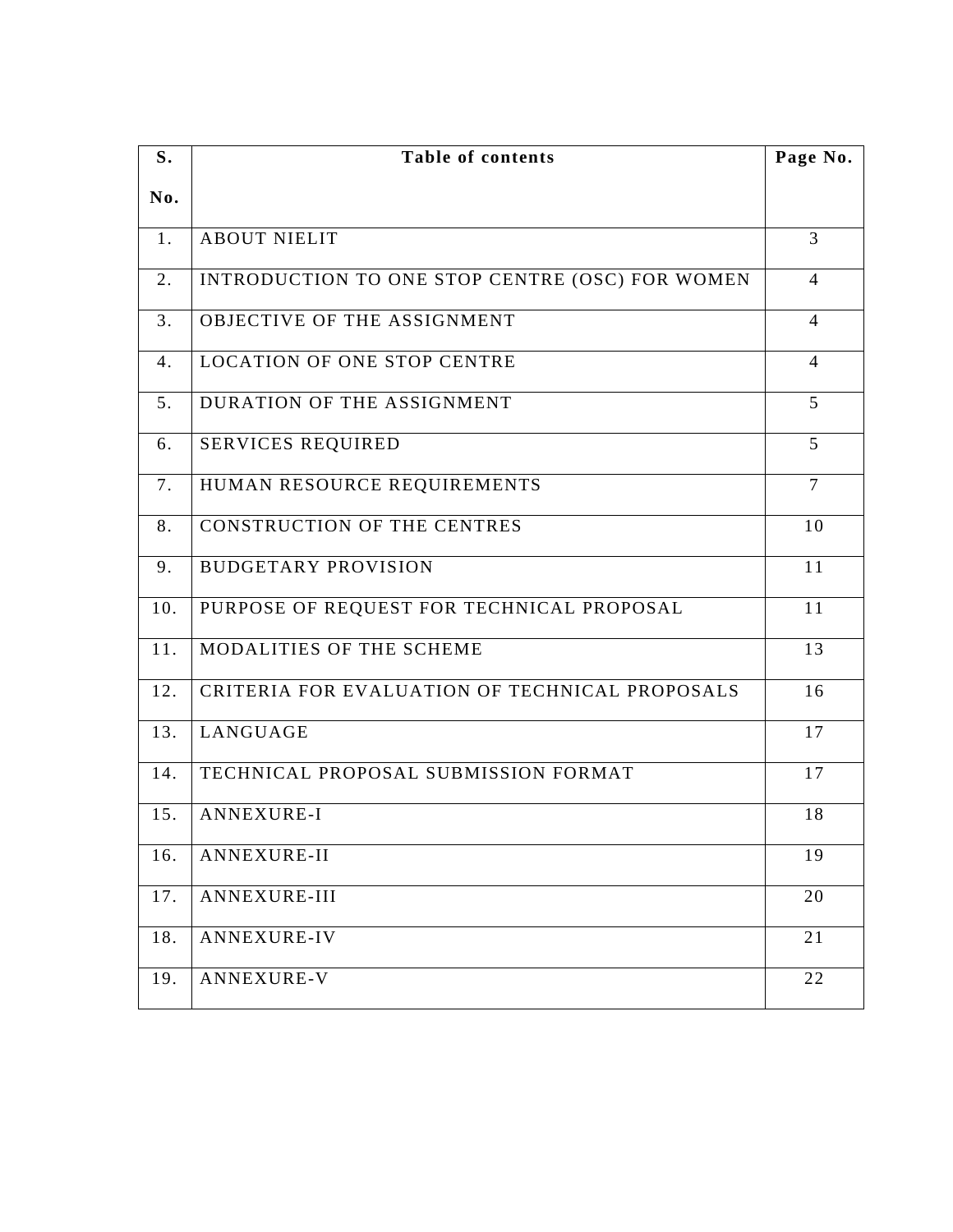#### **1. ABOUT NIELIT**

N1ELIT is a 100% owned organization of the Ministry of Electronies and information Technology (MeitY), Government of India and is actively engaged in Capacity Building and Skill Development in the areas of IT, Electronics. Communication Technologies.Hardware. Cyber Law. Cyber Security.IPR.CIS.Cloud Computing, ESD.E-Governance and related verticals.

NIELIT offers courses both in the Formal as well as the Non-Formal sectors of education and is also one of the National Examination body which accredit institutes / organizations for the conduct of courses in the Non Formal IT & Electronics Sectors.

NIELIT has been mandated to undertake various projects under Capacity Building in IECT with the objective of creating human resources at various levels including development of employment and self-employment linked quality and cost effective training programmes, besides conducting IT Literacy programmers' for the masses, specially targeted towards the rural/ underdeveloped areas in the country. NIELIT is also the preferred agency for man) State Governments for rolling out IT Literacy programmes for its employees and masses.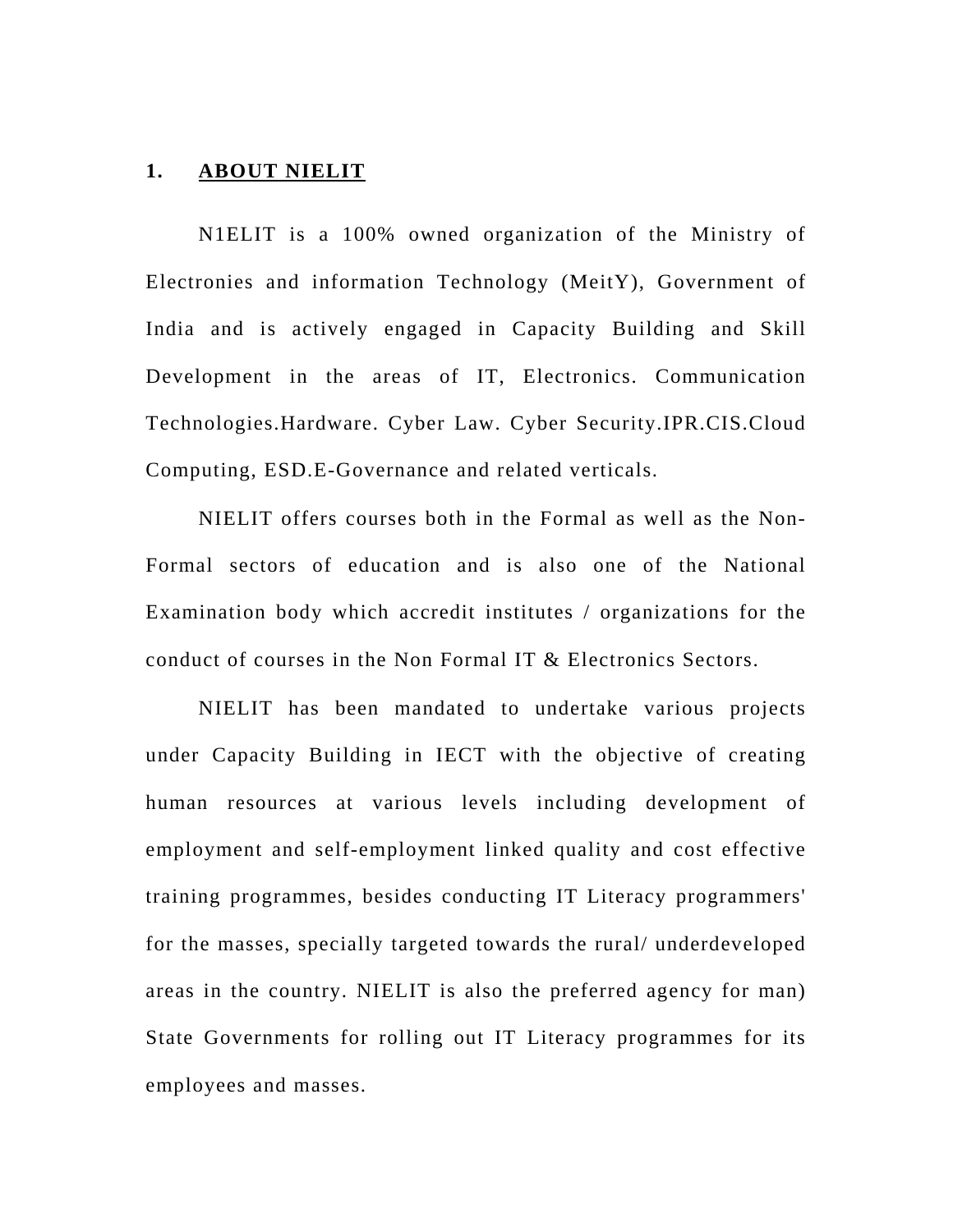The current manpower strength at NIELIT comprises of about 644 regular employees and 2140 project based employees at more than 31 locations in the country. NIELIT has PAN India presence through a network of about 900+ Accredited Institutes engaged in training of Non Formal courses for skill development of youth, especially from rural India. NIELIT also has a network of about 6000 ' Facilitation Centres providing training in Digital Literacy. NIELIT's own centres are located at Agartala. Aizawl, Ajmer, Aurangabad, Calicut, Chandigarh, Chennai, Delhi, Gangtok, Gorakhpur, Guwahati, Tezpur, Imphal, Itanagar, Kohima, Chuchuyimlang, Kolkata, Lucknow, Patna, Shimla, Shillong, Lunglci, Jorhat, Silchar, Churachandpur, Ranchi, Senapati, Srikakulam, Srinagar, Jammu,Leh with its Headquarters at New Delhi.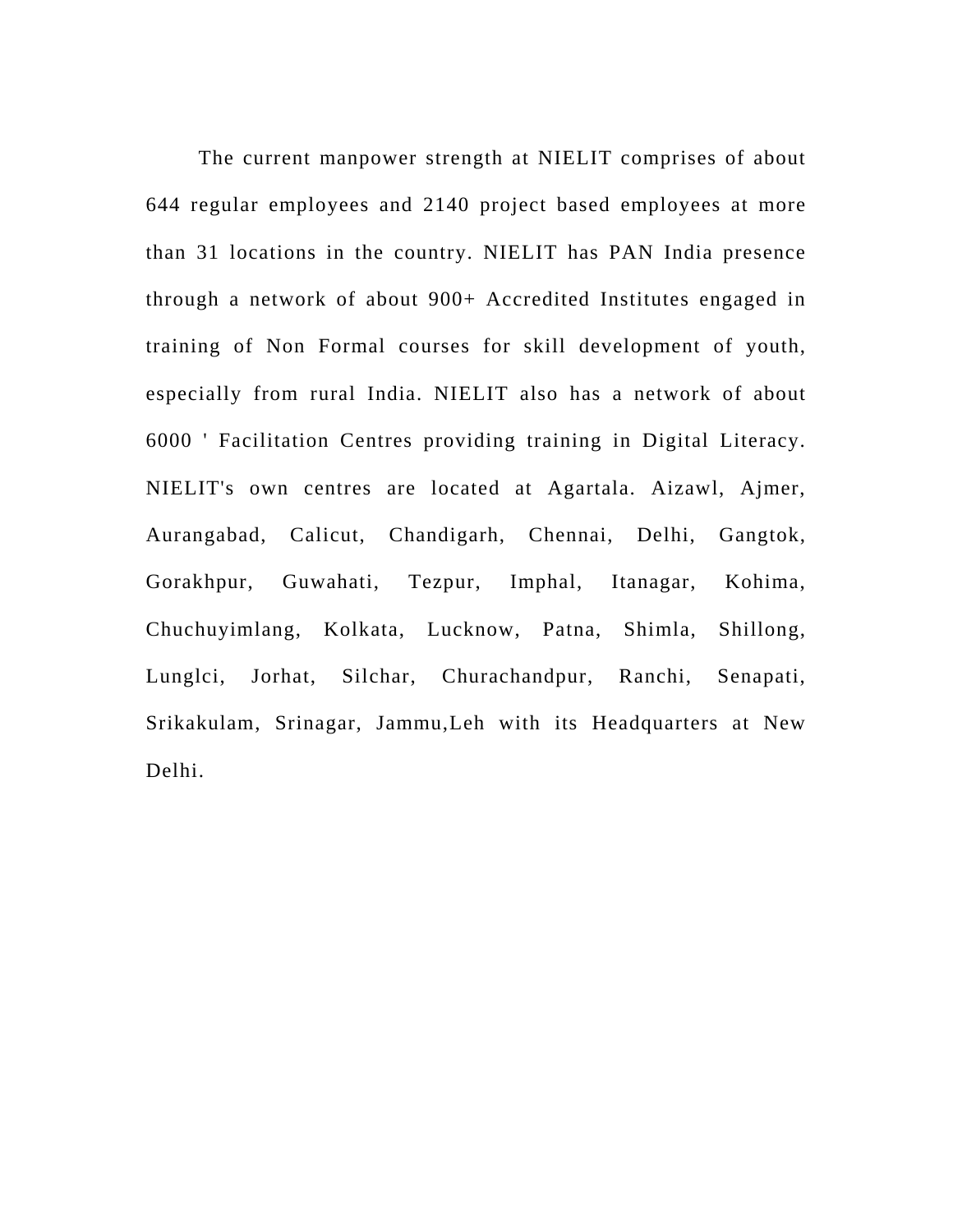# **2. INTRODUCTION TO ONE STOP CENTRE (OSC) FOR WOMEN**

**Proposals are invited from the interested parties/firms/NGO's for "Establishment and Management of One Stop Centre for Women's" in state of J&K.** 

Social Welfare Department, Jammu and Kashmir intends to establish a **"One Stop Centre for Women"** under the scheme **'Sakhi'**  launched by the Ministry of Women and Child Development, Govt, of India. The scheme envisages to support women's affected by violence, both in private and public spaces and who are victims of physical, sexual, emotional, psychological, and economical abuse. Aggrieved women facing any kind of violence due to attempted sexual harassment, sexual assaults, domestic violence, trafficking, honour related crimes, acid attacks or witch -hunting, who have reached out or been referred to the OSC will be provided with specialized services.

In the first phase, one Centre shall be established in the  $J \& K$  State on a pilot basis, to facilitate access to an integrated range of services including medical, legal, and psychological support The OSC will be integrated with women Helpline-181 for women affected by violence and in need of redressal services. These women will be referred to OSC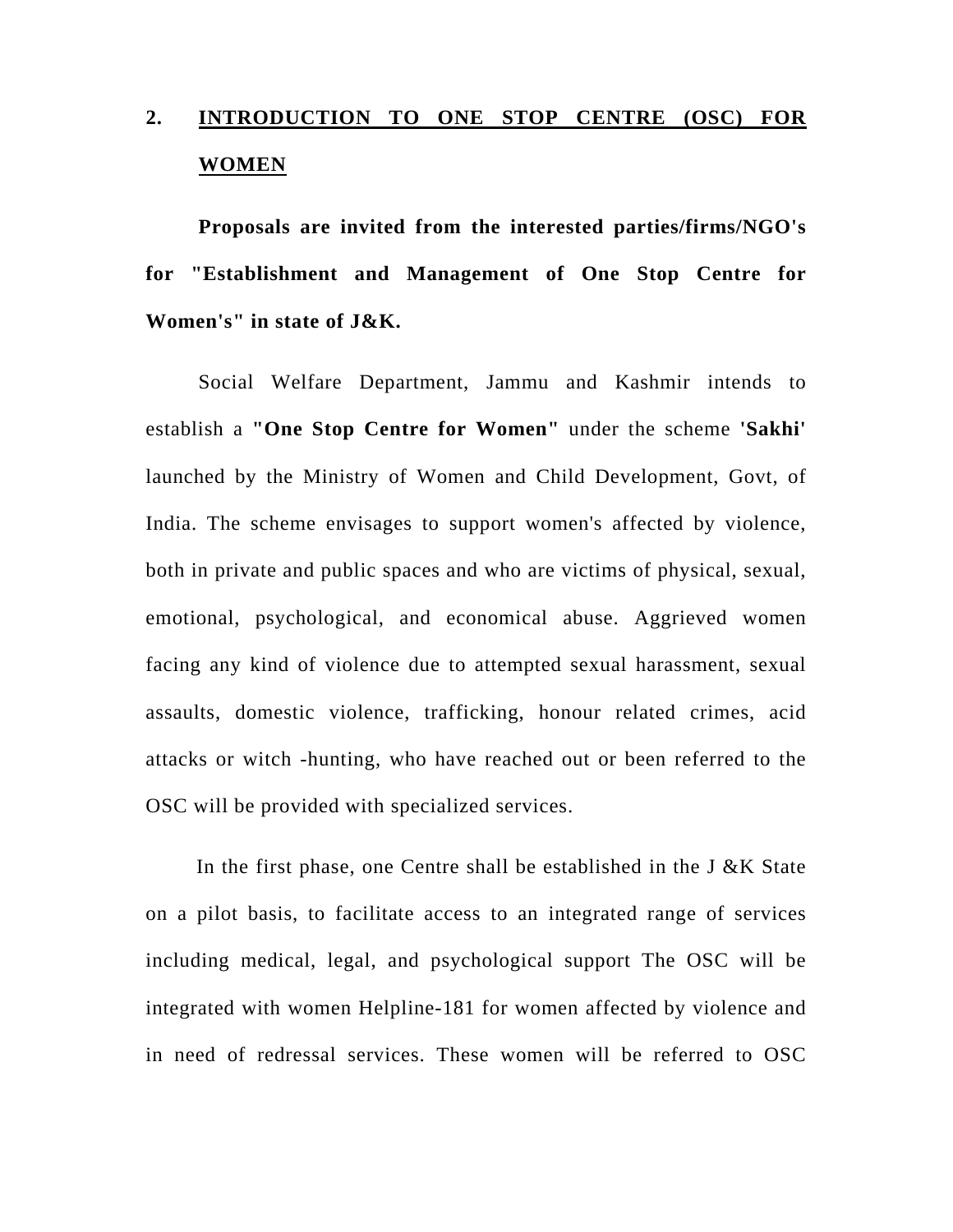through this helpline across the state. **(Details available on website**  *www.wcd.nic.in)* 

#### **3. OBJECTIVE OF THE ASSIGNMENT**

- To provide integrated support and assistance to the women affected by violence both in private and public spaces under one roof.
- To facilitate immediately emergency and non emergency access to a range of services including medical, legal, psychological and counseling support under one roof to fight against any form of violence against women.
- In addition to the services which can be accessed at and through the One Stop Centres, women will also benefit significantly from peer support as well as support from staeholders embedded within the local community, including NGOs and religious leaders. It is envisaged that the Centre will provide a platform for leveraging these support systems to enhance the effectiveness of the services provided by it.

#### **4. LOCATION OF ONE STOP CENTRE**

a. For establishing a Centre, the first preference would be to obtain suitable and adequate accommodation having carpet area of at least 132.sq.m. within a hospital medical facility. If it is not possible to locate accommodation within a hospital or medical facility, then an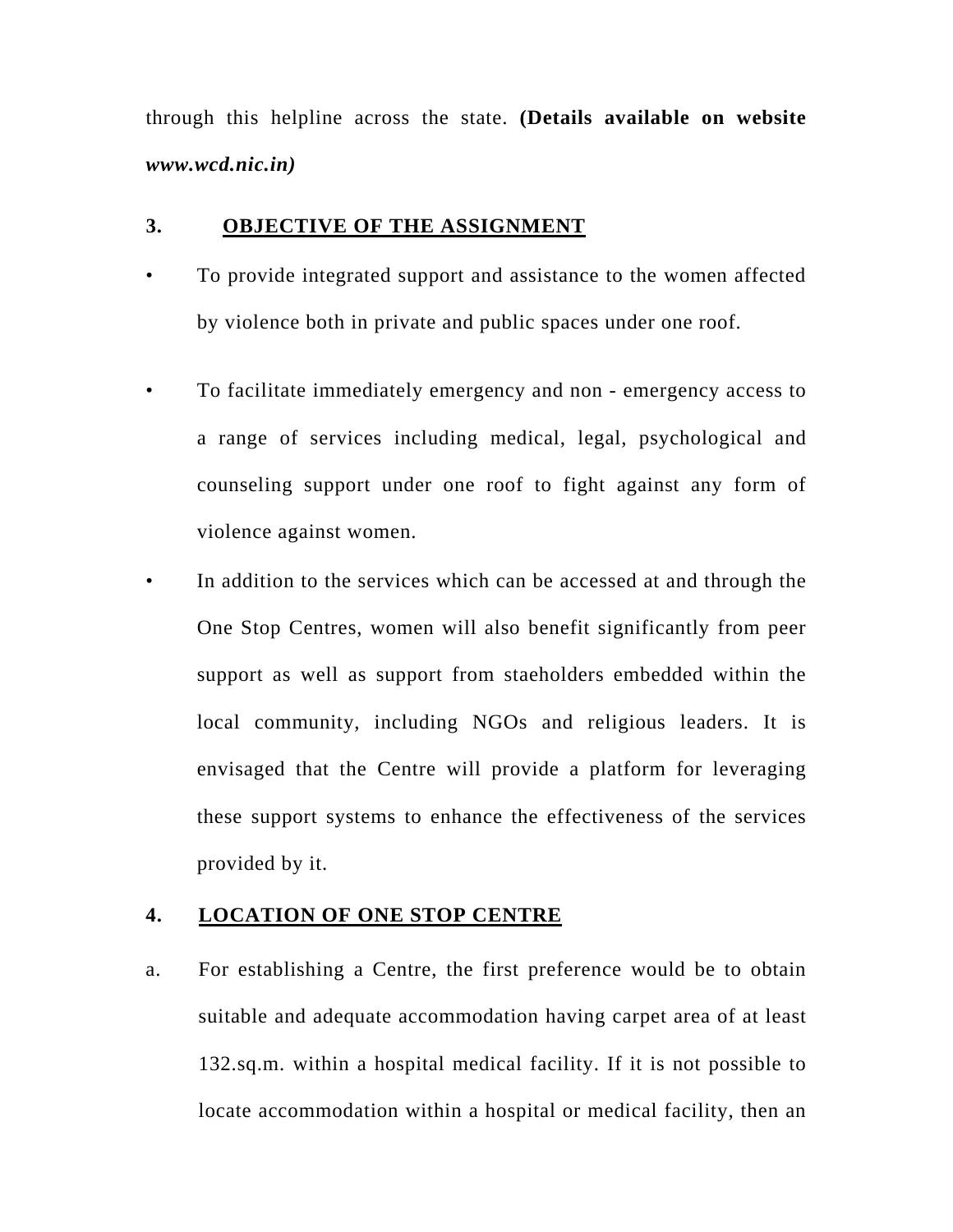existing Government/Semi Government institutions located within 2 km radius of the hospital/medical facility in the district headquarter having adequate accommodation will be used for operating the Centre.

- b. If it is not possible, to locale the Centre in the existing accommodation, the Centre could be constructed on adequate land either within hospital /medical facility or within 2 km radius of the hospital/medical facility. The requirement for construction of building of Centres will be assessed, after taking into account of non availabilityof existing accommodation. The Centres could be constructed on the adequate and suitable land having at least total area of 300 sq.m. identified by State Government, if required. A provision of Rs.7.54 crore has been kept for construction of 20 Centre,
- c. The One Stop Centre is proposed to be constructed at Srinagar City(Bemina Area).The case file for construction of the centre is in the process and funds for construction of the centre stand released by the ministry of Women and (mild development. Govt. of India. The construction of the centre will take place strictly as per guideline of the concerned Ministry.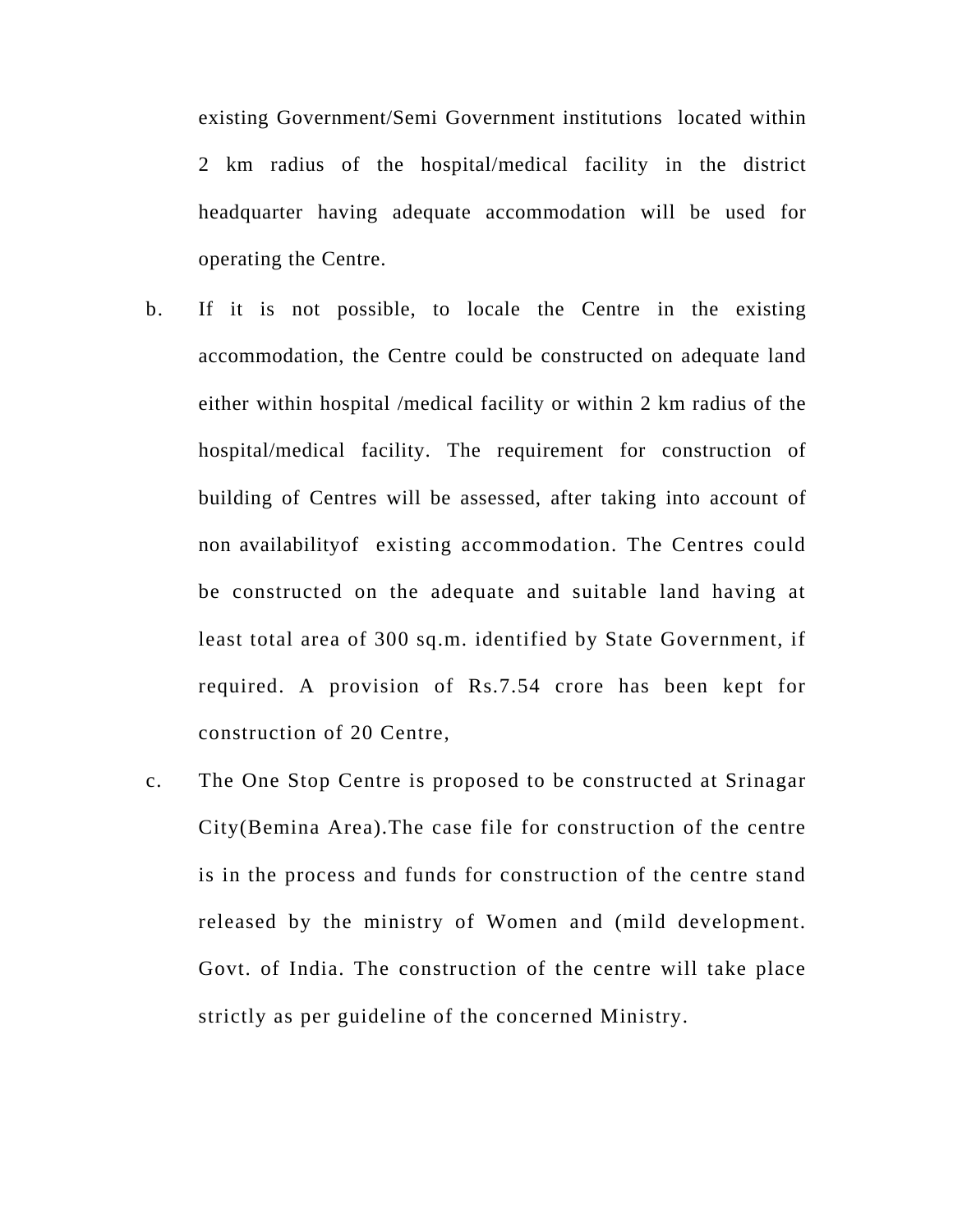#### 5. **DURATION OF THE ASSIGNMENT**

The duration of the assignment will be two (02) years from the date of signing the agreement. The next year extension will be given on the basis of evaluation of the services provided and satisfactory performance in the first year.

#### 6. **SERVICES REQUIRED**

- The One Stop Centre will provide support and assistance to women affected by violence, both in private and public spaces.
- In case girls under 18 year of age are referred to the Centre, they will also be served in coordination with authorities/institutions established under the Juvenile Justice (Care and Protection of Children) Act. 2000 and Protection of Children from Sexual Offence Act. 2012.
- Centres will be integrated with a Women Helpline to provide a range\* of services which arc outlined in the table below: **(Details available on website** *www.wcd.nic.in)*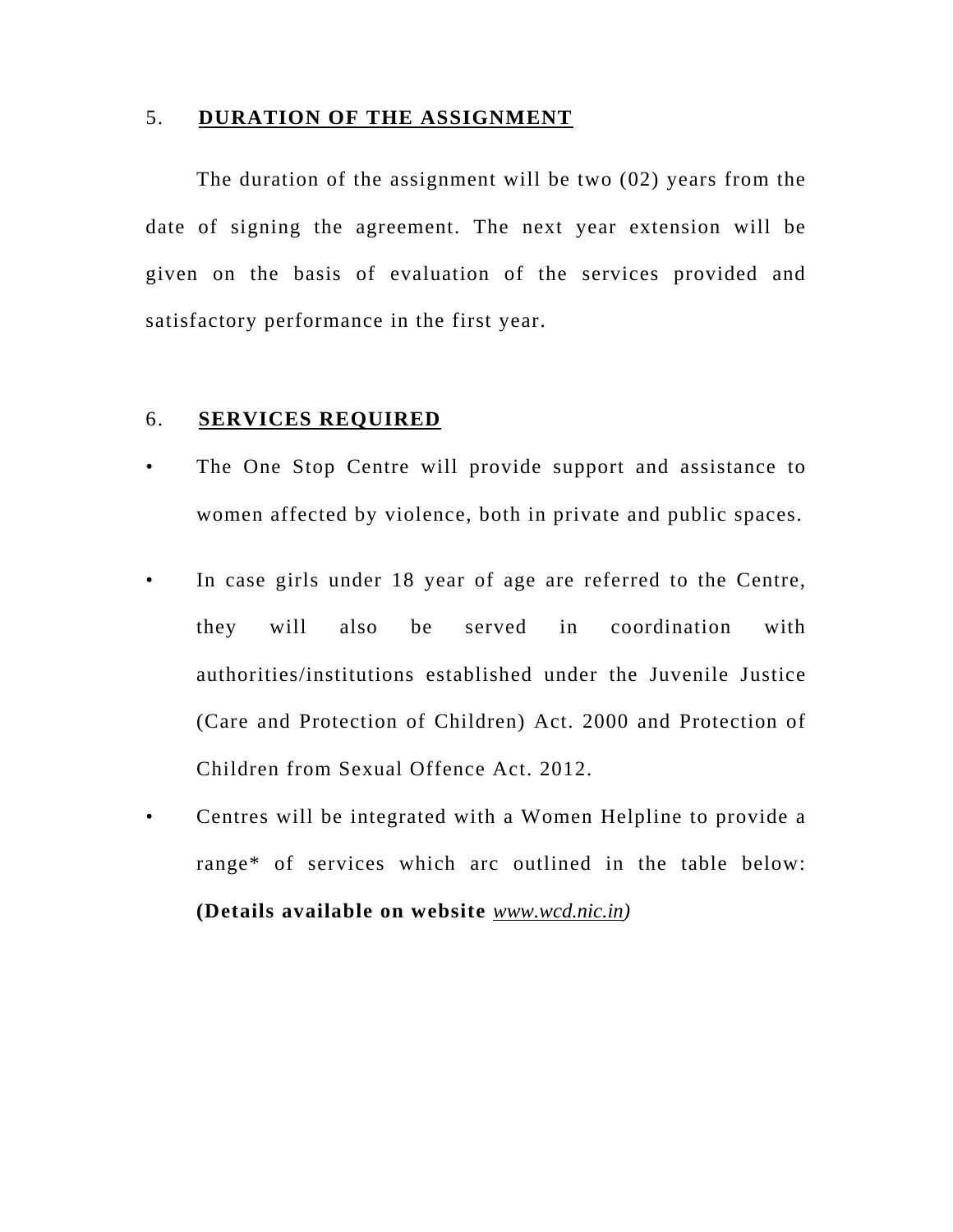| S. No.            | <b>Type of Service</b>                 | <b>Service Provider</b>                     |  |  |
|-------------------|----------------------------------------|---------------------------------------------|--|--|
| $\mathbf{i}$      | <b>Medical assistance:-</b>            | · Centre administrator through              |  |  |
|                   | • Referral to hospital through         | empanelled<br>hospital/medical              |  |  |
|                   | helpline centre.                       | practitioner paramedical staff              |  |  |
|                   | • If required provide ambulance        | • Public and private ambulance              |  |  |
|                   |                                        | providers                                   |  |  |
| ii)               | <b>Police assistance:-</b>             | • A police officer to facilitate the        |  |  |
|                   | Facilitate Assisting in filing first   | proceed                                     |  |  |
|                   | information report (FIR NCR)           |                                             |  |  |
| iii)              | Psycho-social support counseling       | • Empanelled<br>counselors<br><sub>on</sub> |  |  |
|                   |                                        | basis or for honorarium                     |  |  |
| iv)               | Legal and counseling                   | • Lawyers empanelled<br>with                |  |  |
|                   |                                        | District legal services authority           |  |  |
|                   |                                        | (DLSA SLSA) or empanelled on                |  |  |
|                   |                                        | pro-bono<br>basis<br>the<br>on              |  |  |
|                   |                                        | honorarium                                  |  |  |
| V)                | Shelter:-                              | • One stop centre for short stay            |  |  |
|                   | Short stay with food and clothing      | • Swachar home: short stay home             |  |  |
|                   | referral<br>to shelter<br>homes<br>for | other shelter homes for long stay           |  |  |
|                   | prolonged stay.                        |                                             |  |  |
| $\overline{vi}$ ) | Video conferencing facility            | $\bullet$ To<br>facilitate<br>police<br>and |  |  |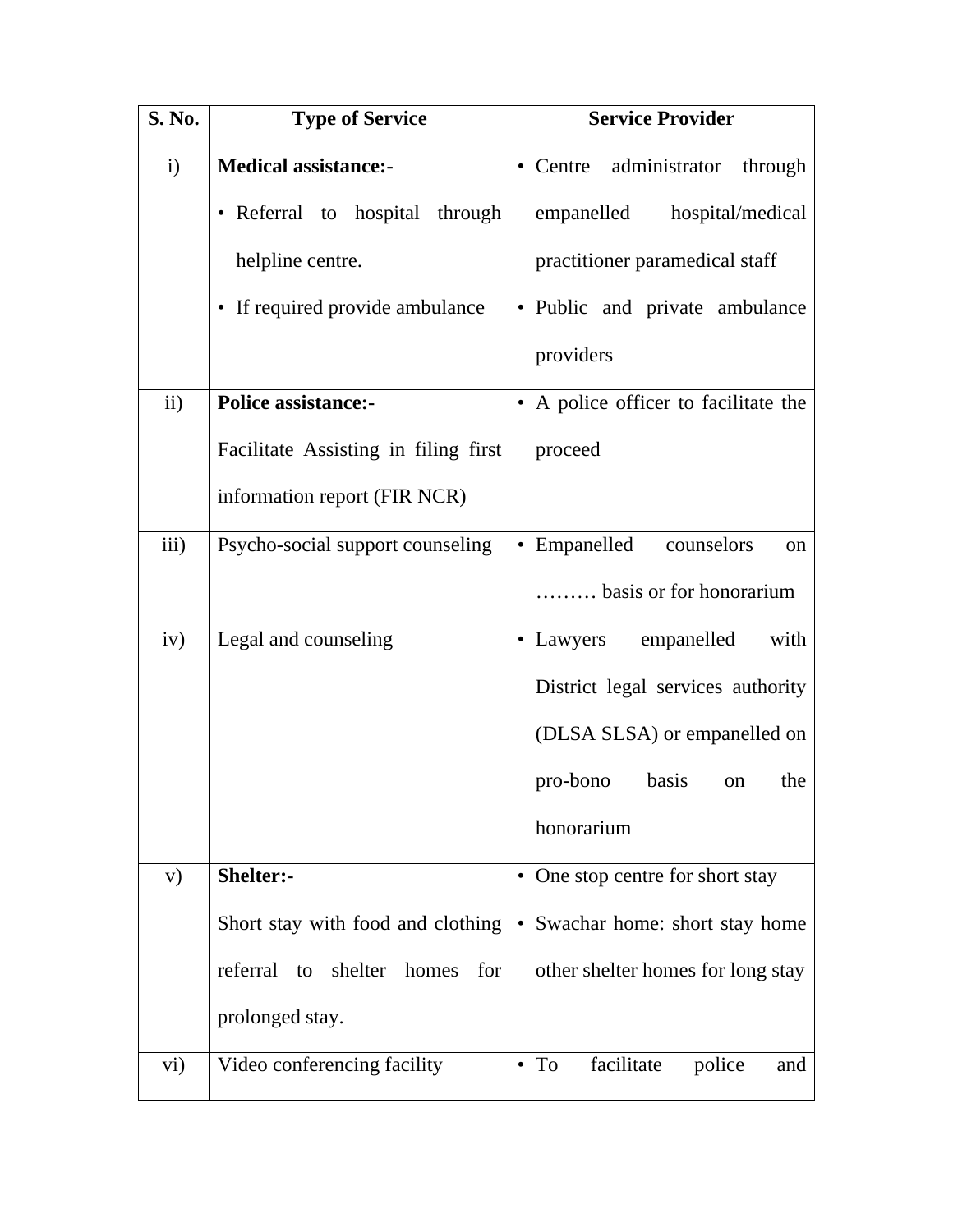|  | proceedings |
|--|-------------|
|  |             |

Table 1: Services required at One stop Centre

#### 7. **HUMAN RESOURCE REQUIREMENTS**

For smooth functioning of the One Stop Centre, the following human resources are to be outsource for functioning of One stop Centre such as management, legal assistance, medical assistance, counseling. IT.multipurpose and security etc. **(Details available on website**  *www.wcd.nic.in)* 

- Centre manager
- Case worker
- Police officer
- Legal counselor
- Medical assistant
- Psycho social counselor
- IT personnel
- Security Guar

# **8. PURPOSE OF REQUEST FOR TECHNICAL PROPOSAL**

The purpose of the RFP is to receive technical proposal from interested agencies/firms/NGO's having prior experience in settingup and management of One stop Centre for Women at Srinagar. The agencies/firms/NGO's should have experience in running the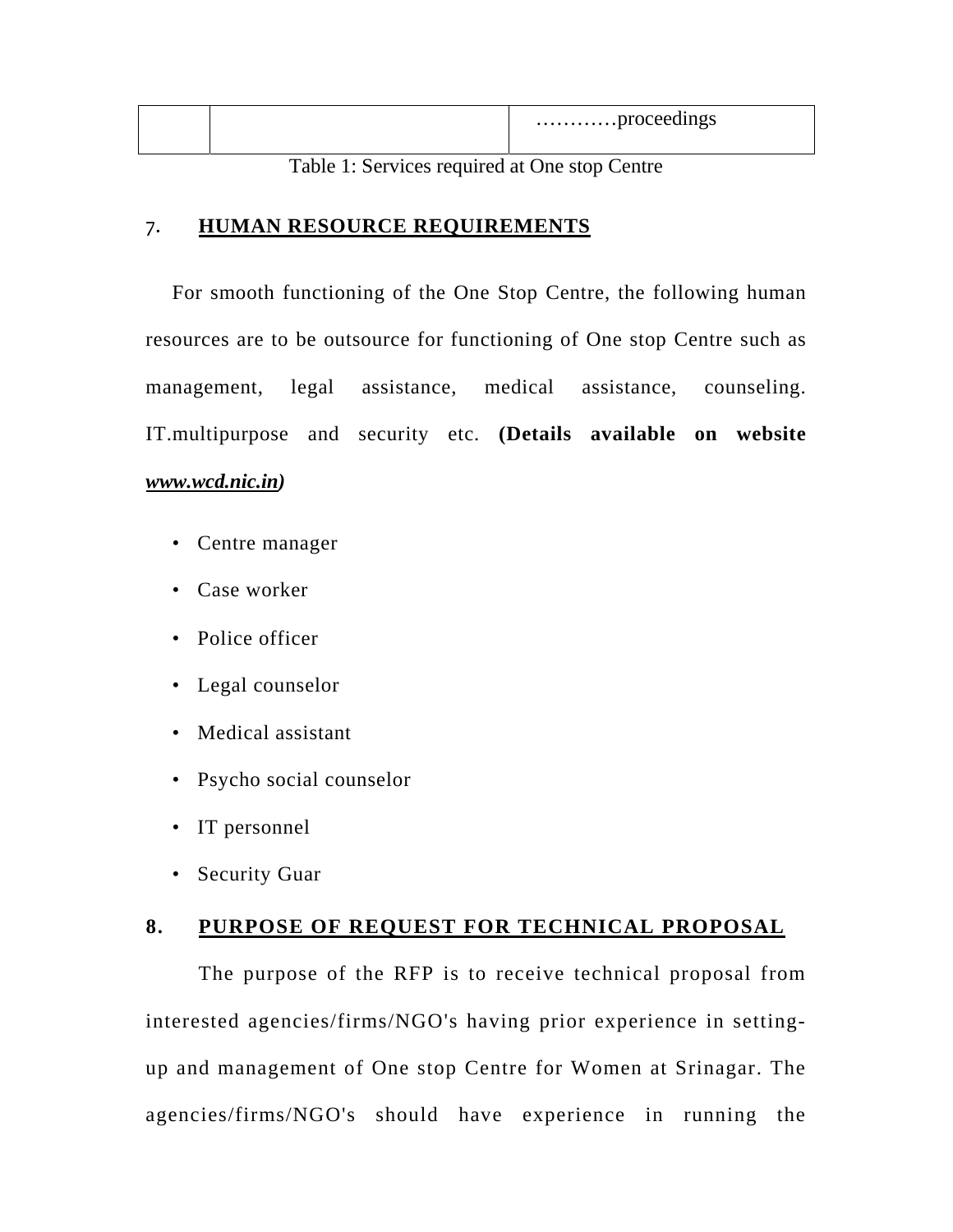activities required for the functioning of centre such as establishment, legal assistance, medical assistance, counseling. IT, multipurpose and security etc. The OSC will involove the role of various stake holders in order to offer services to the women in distress like health department, police department, law department, social welfare department etc.

For the smooth functioning, the implementing agency will engage staff for the operationalisation of OSC. The specified personnel mentioned under the guide line of Ministry of women and children development(Details available on website www.wcd.nic.in )

The specified personnel mentioned in the guideline are indicated below:

- Centre manager
- Case worker
- Police officer
- Legal counselor
- Medical assistant
- Psycho social counselor
- IT personnel '
- Multipurpose worker
- Security guard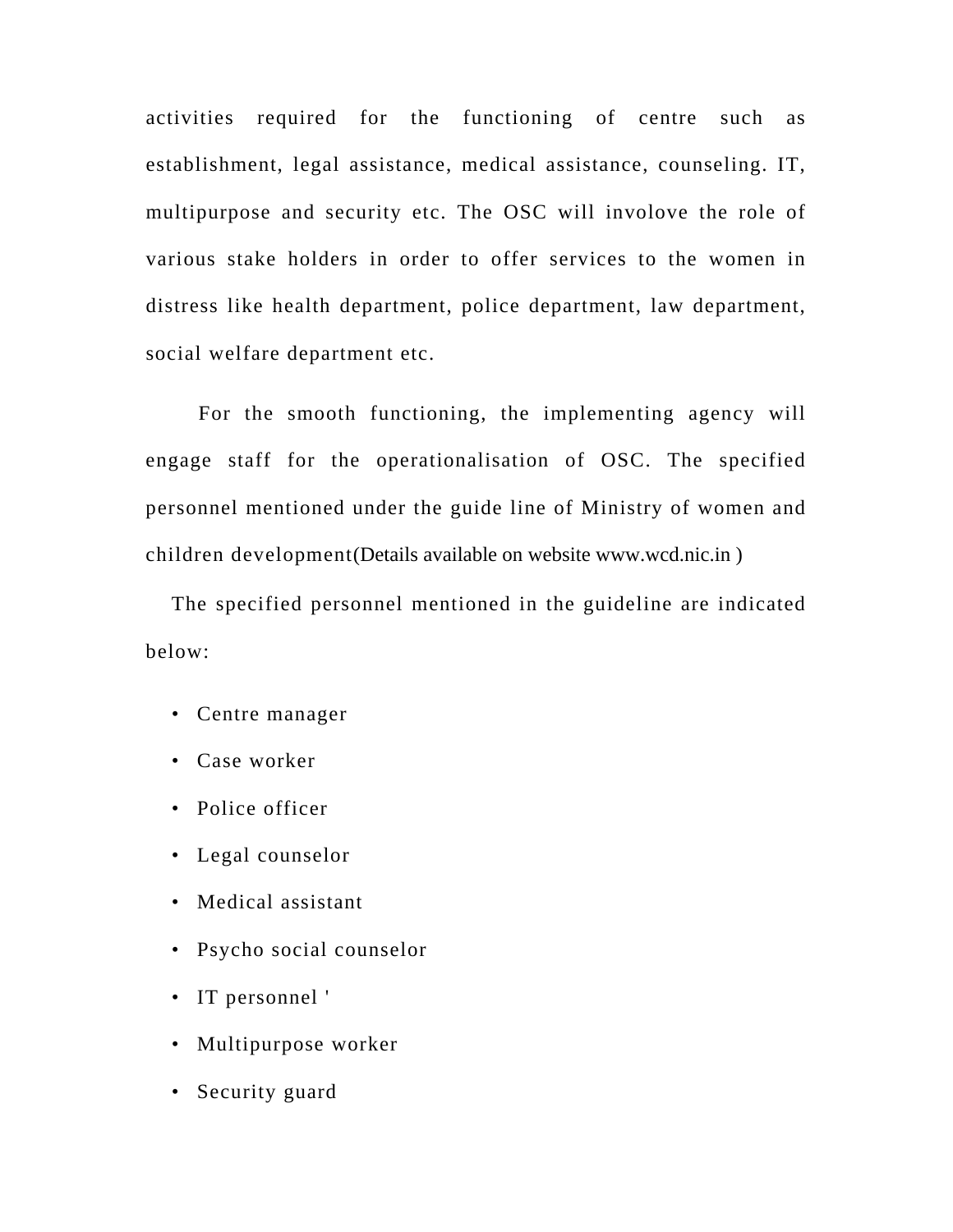The agencies/firms willing to bid for the assignment should full fill the following criteria:

- a. The agencies/ organization /Institutes/ trust should be registered under the society registration Act/Company Act/Indian Trust for minimum of three years as on  $I^{s}$  January 2017. (supporting documents to be submitted)
- b. The agency should have a minimum turnover of Rs 30 lakhs on an average for the last three financial years (copies of Audited balance sheets to be submitted)
- c. The agency should have experience of implementing similar Projects with Stale or Central government agencies(supporting documents to be submitted)
- d. The agency should have qualified, experienced & professional human resources in the required sectors.(Details to be attached)
- e. Interested agencies/firms should submit their Proposal to meet the above outlined objectives. And must provide details of the Methodology, i.e. the process **that** they propose to use, to deal with cases of Violence. The Methodology must be explained in full details.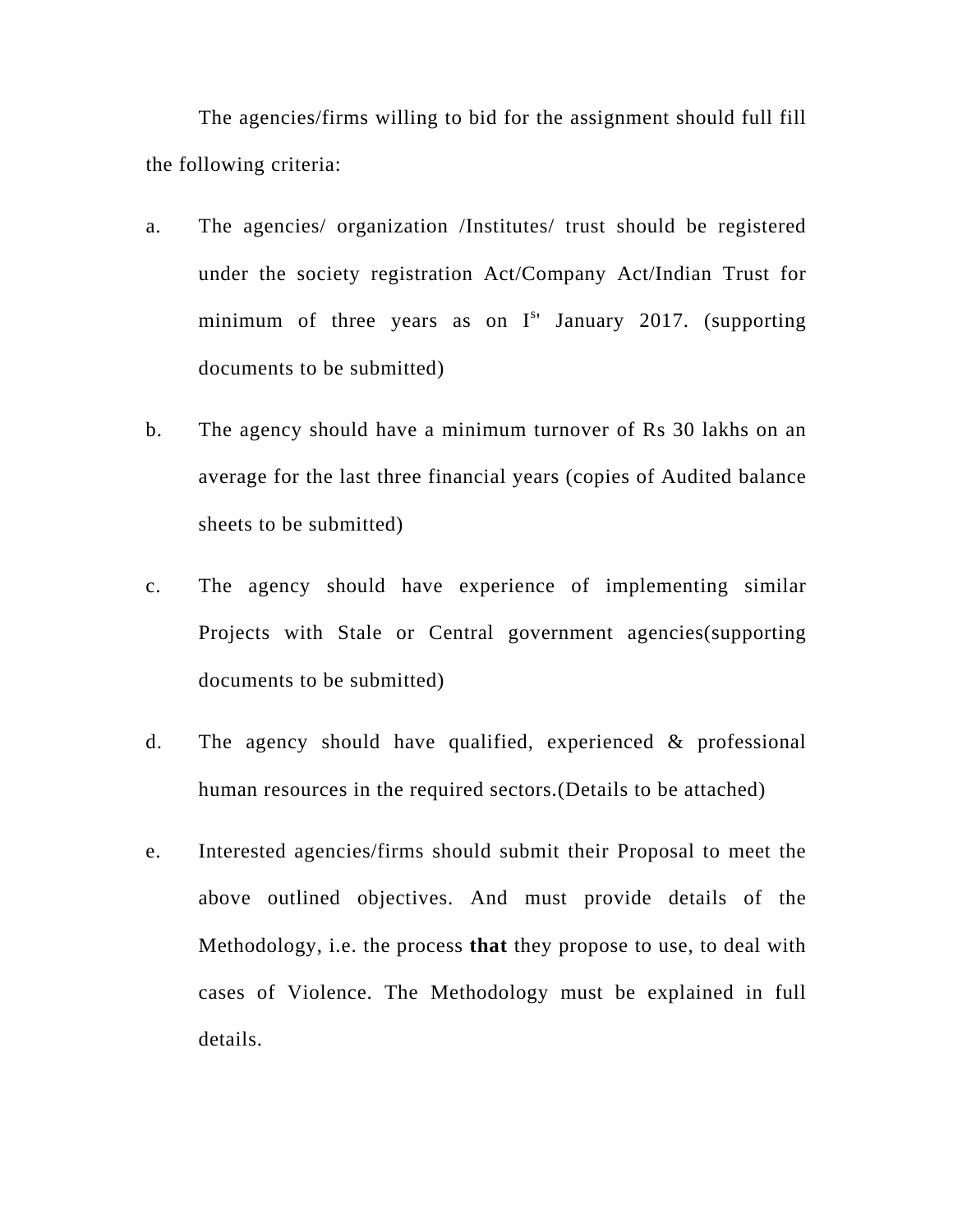- f. Agencies must provide details of all features of the System/hardware/Software.
- g. To facilitate crisis and non-crisis intervention through referral to the appropriate agencies such as police/Hospitals/Ambulance services/District Legal Service Authority (DLSA)/Protection Officer (PO)/OSC. This facility is to be provided in 24 x 7 basis.
- h. To provide information about the appropriate support services, government schemes and programmes available to the woman affected by violence, in her particular situation within the local area in which she resides or is employed.
- i. Facility of storage of all data and its backup.
- j. Agencies must note that 24 hours CCTV surveillance required to be installed **at the** One stop Centre.
- k. OSC should be facilitated with video conferencing/recording of statements of the victims of violence through web based application. However, no camera would be used to record any counseling session.
- l. The CCTV footage of day to day functioning of OSC would be maintained for a minimum period of two years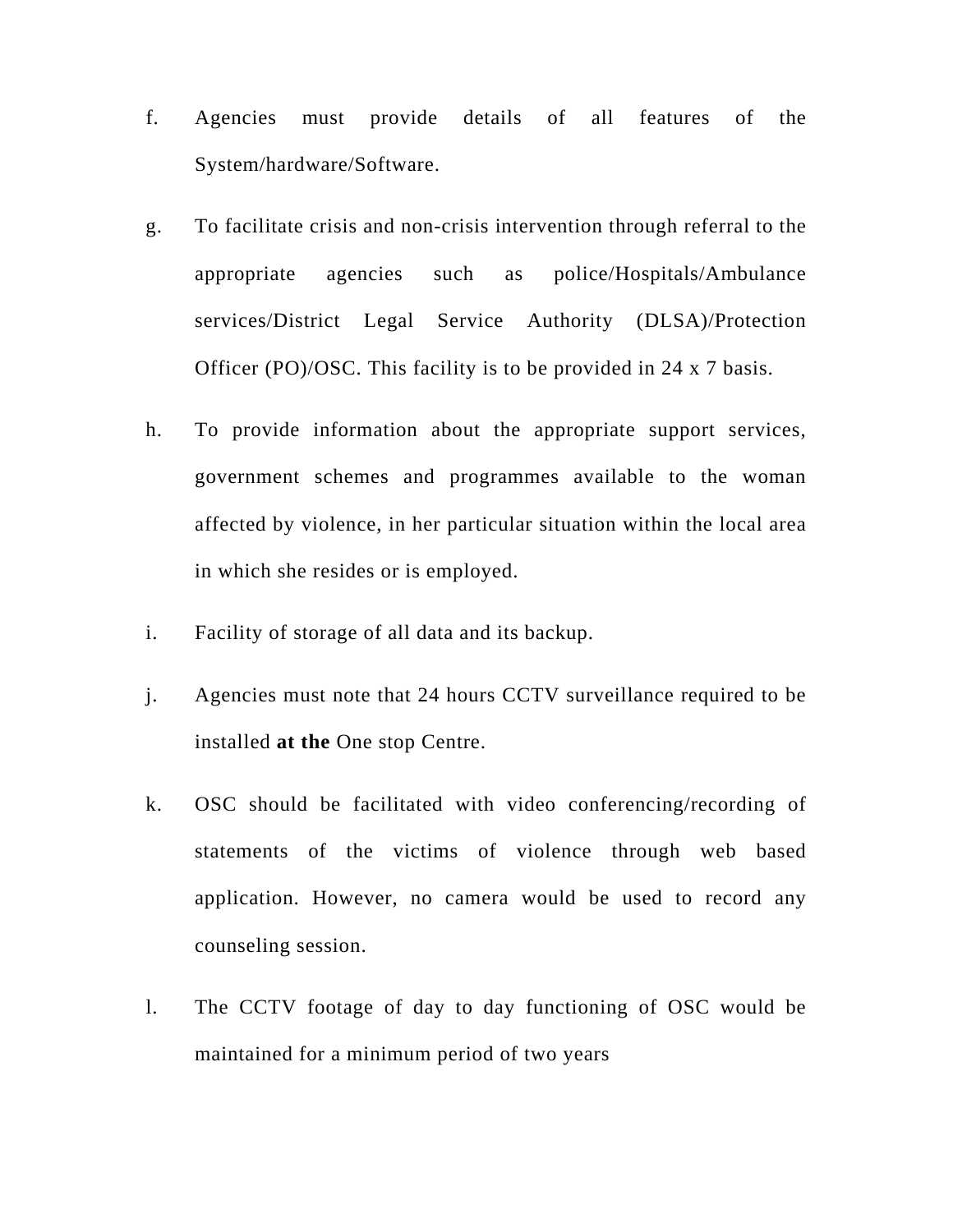#### **9. MODALITIES OF THE SCHEME**

#### **1. DOCUMENTATION SUB SYSTEM**

- A web enabled Management Information System (MIS) would be developed to provide a user friendly and easily accessible one single portal giving due regard to the confidentiality of women affected by violence. When an aggrieved woman approaches the OSC her personal and case details will be fed into this system as per the prescribed format and a Unique ID Number would be generated through which the case would be followed by the authorities from district to central level.
	- This system would also be used to access accurate information about the network of institutions and resources available and able to provide medical, legal, shelter support to women in any given State/UT. For the purpose, a Resource Directory would be colla&d from resource mapping at the State level and uploaded in the computer managed by the IT Staff.
	- Furthermore, this software will be utilised to provide information about all the schemes and programmes run by Central/State Govcrnment/UT Administration for the empowerment of women and girls. In case, a woman places a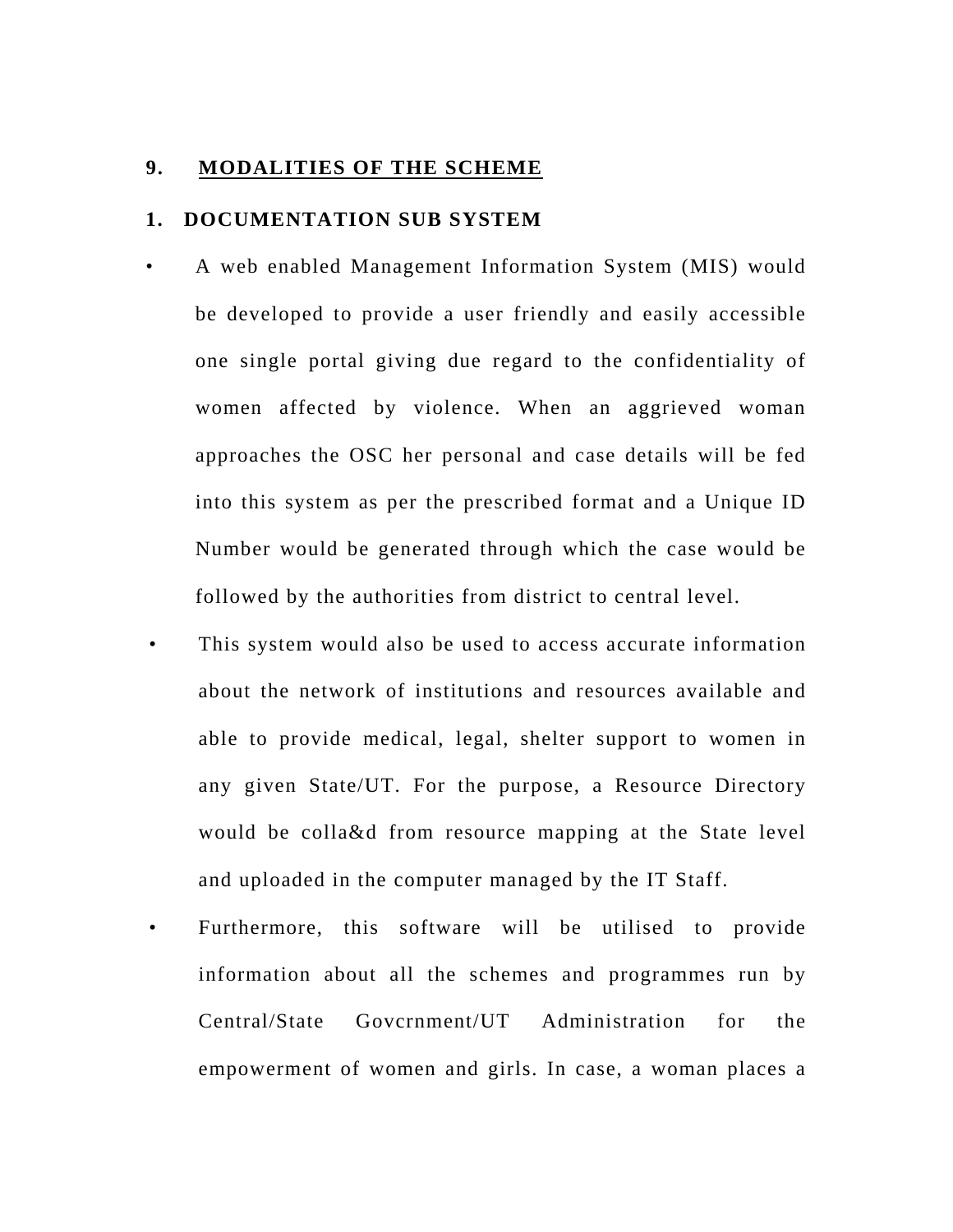call to inquire about the same, she will be provided with requisite information and guided through the process required for accessing these schemes and programmes.

• The user interface must be user friendly with complete

- $\triangleright$  Case log Documentations that includes all incoming & outgoing Voice. Video & Print Communication.
- S Voice recording are easily retrievable & case-wise arranged.
- $\triangleright$  Back-up of the data (all incoming & outgoing Voice. Video & Print Communication).
- $\triangleright$  Provisions for Secrecy & Confidentiality.

#### **2. SINGLE SCREEN INTERFACE:**

- Seamless Telephony.
- E mail. Scan & written communication facility.
- It must be backed by a facility for phone numbers, email addresses. Directories of Hospitals, Police, Protection Officers, Law Officers. Social workers, NGO's, Local Administration. Women's Commissions, etc.

#### **3. EMERGENCY RESPONSE SUB SYSTEM:**

- GIS/GPS Enabled.
- Ability to track Smart phones in case of any emergency.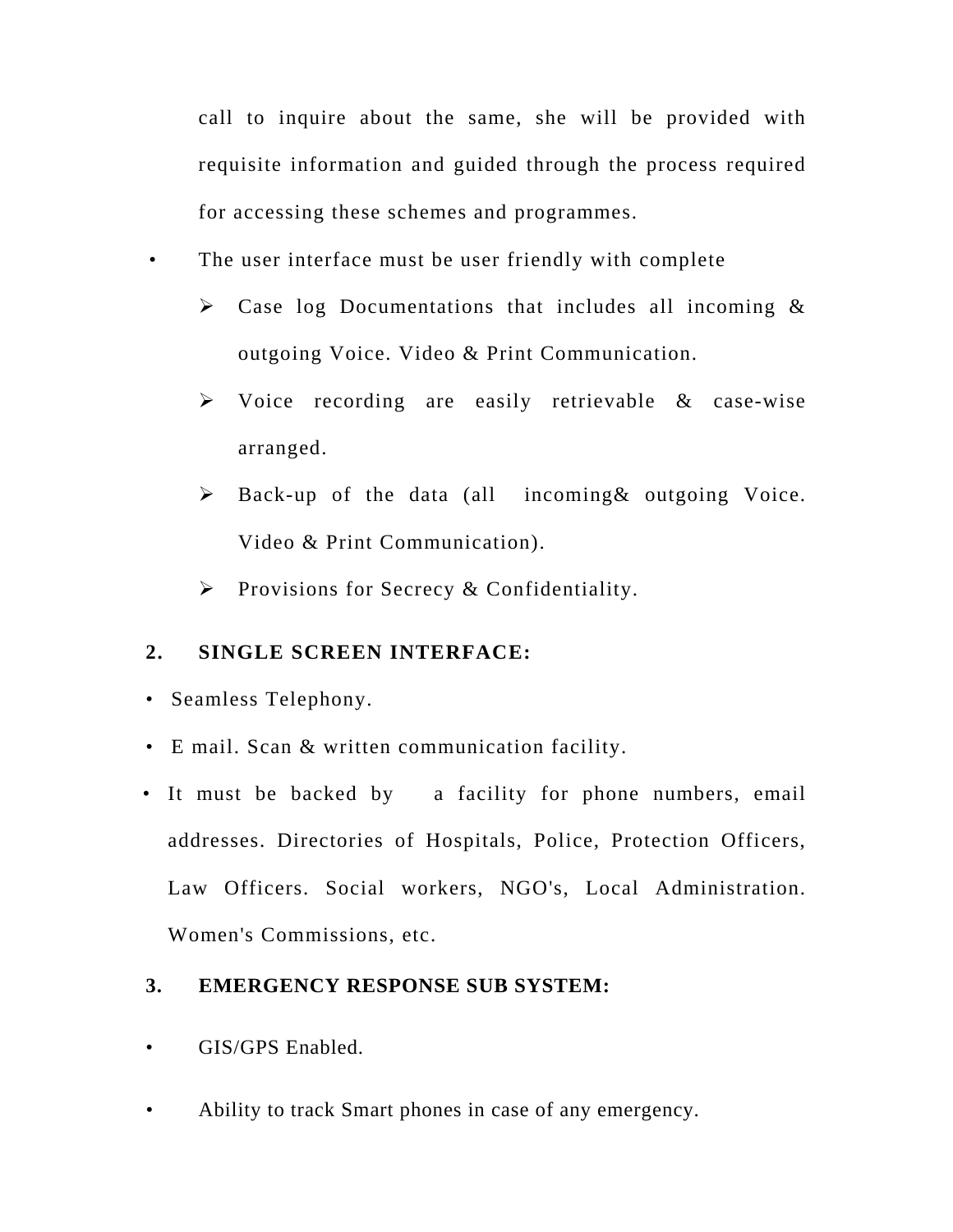• Conference call facility for emergency response coordination.

# **4. CASE MANAGEMENT SUBSYSTEM:**

• To facilitate follow up on each case up to the logical conclusion of each case.

# **5. SOCIAL WELFARE INFORMATION SUB SYSTEM:**

Will provide all information regarding all Central  $\&$  State based Social Welfare schemes.

# **6. DECISION SUPPORT SUB SYSTEM:**

- To facilitate Implementation of Standard Operating procedure
- For example-the SOP prescribed by the Domestic Violence Act. etc. or the prescribed form for Medical Examination, post crime, etc.

# 7. **EMAIL MANAGEMENT SUB SYSTEM:**

• Automated all incoming Email & mail allocation with proper mechanism of archiving the the data

# **8. REMOTE ACCESS SUB SYSTEM:**

- For Trouble shooting, Hardware maintenance ,
- Telephony. EAN & Internet Maintenance.
- For Data management, Data archiving, data backup of voice , Print & Video data.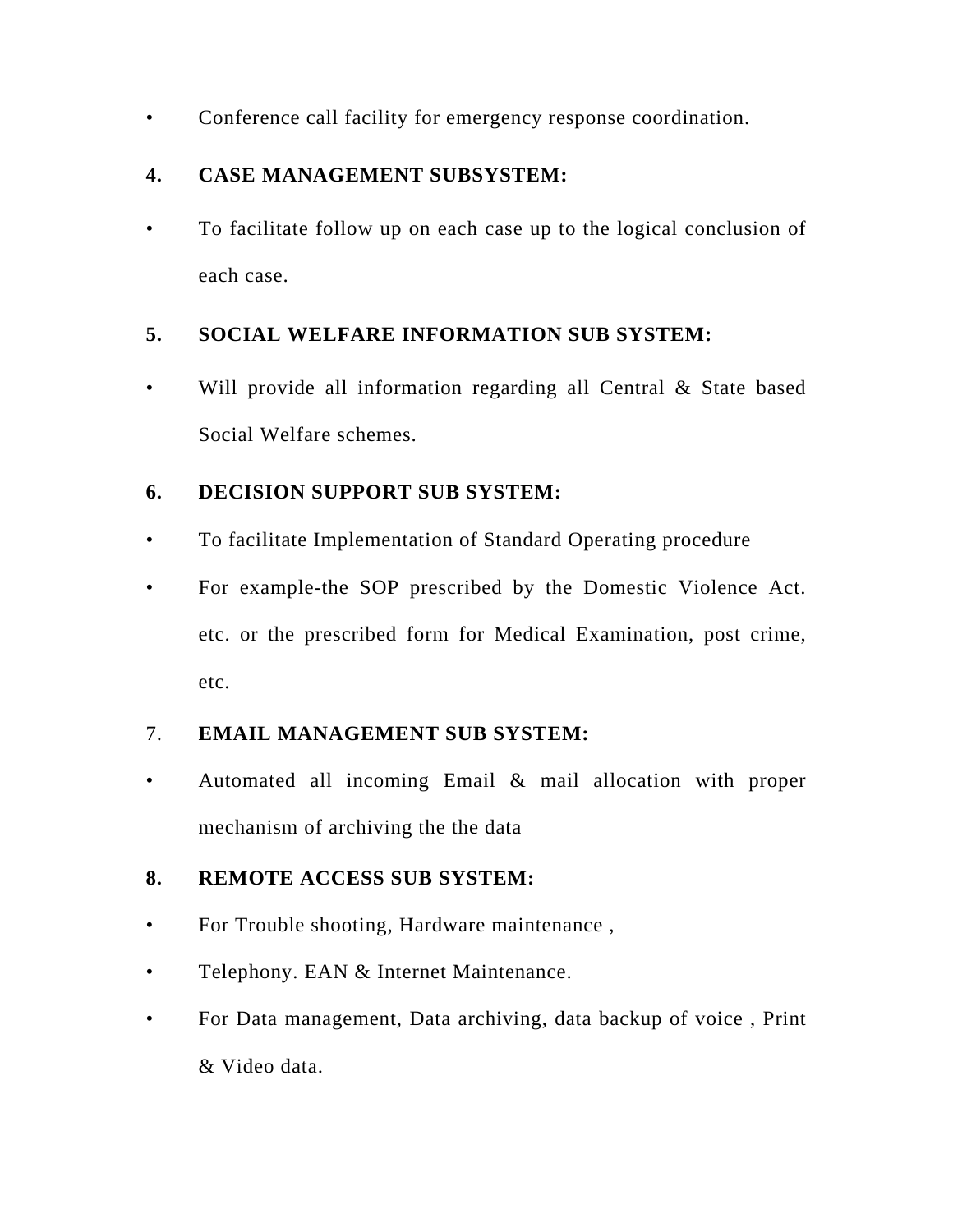• For monitoring the PRI & Phone lines & internet connectivity from a remote location 24X7.

### **9. REPORTING SUB SYSTEM:**

- Routine Reports for Public on the web.
- Automated circulation through E mail and in hard copy for delivery through mails to officials.

## **10. PERFORMANCE EVALUATION SUB SYSTEM:**

- Performance of Cases & .their Management.
- Performance of the Contact Centre & its Administration.
- Performance of Hardware and Software,
- Performance of agencies that are supposed to provide help-Like Police. Protection Officers, Hospitals. Social Welfares Agencies, etc.

## **11. INTEGRATION WITH WHL-181**

- The application integrates 181 Women helpline with Sakhi One stop Centre & the National Data Centre in Delhi.
- The application provides for Integration of 181/OSC with other help lines of the state, particularly, that of the Police & other data systems of state-such as old age pension etc.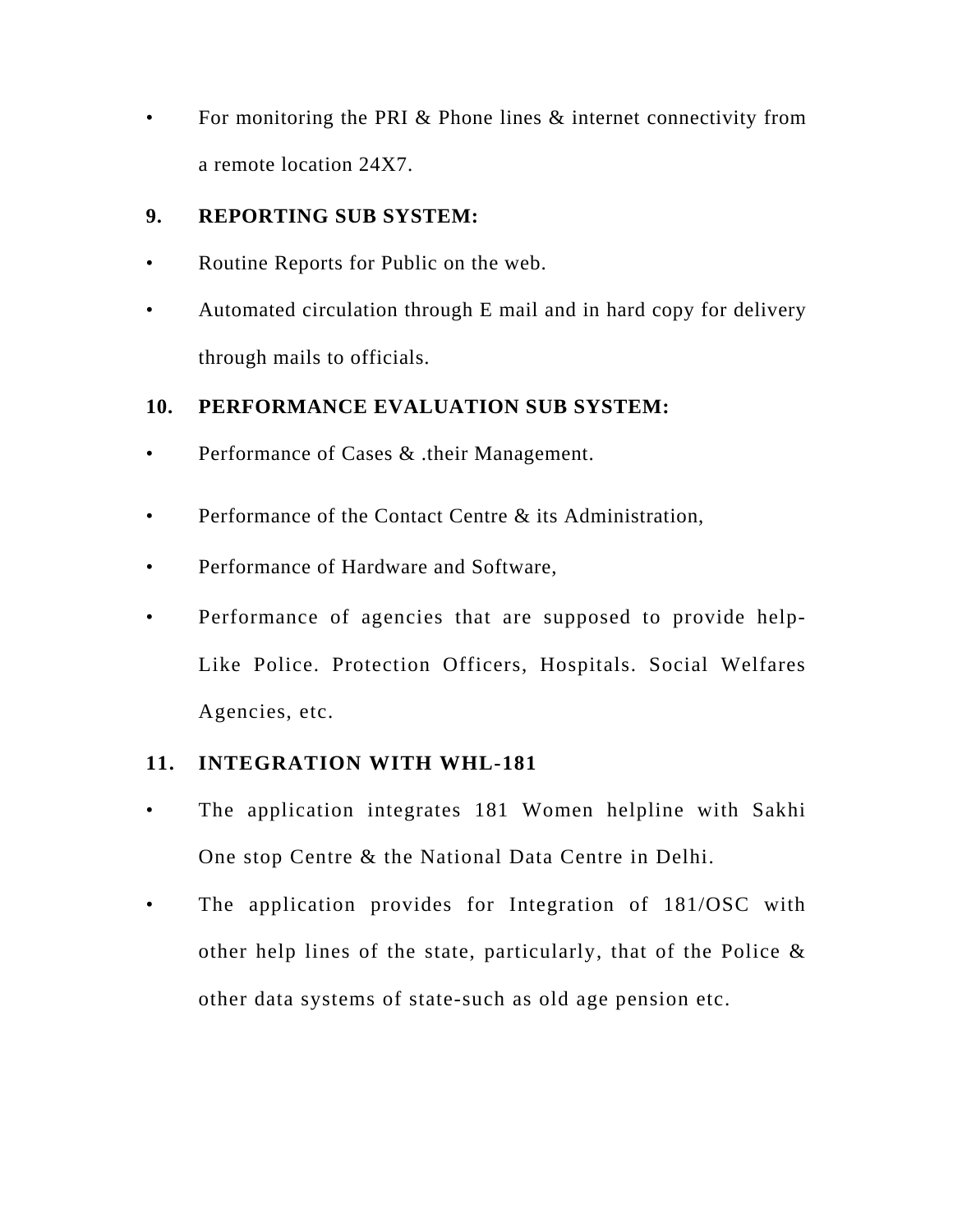#### **12. OSC FEATURES**

#### **a. Voice recording**

Voice recording facility for Counselling sessions.& for recording of Statements must be integrated with the application.

Facility for book keeping of experts on Panel, for example, create, their work orders, payment invoice etc.

#### **b. CCTV surveillance**

24 hours CCTV surveillance required to be installed at the One stop Centre.

#### **c. Video conferencing/recording of statements**

OSC should be facilitated with video conferencing/recording of statements of the victims of violence through web based application. However, no camera would be used to record any counseling session.

# **d. CCTV footage storage facility**

The CCTV footage of day to day functioning of OSC would be maintained for a minimum period of two years

# **12. CRITERIA FOR EVALUATION OF TECHNICAL PROPOSALS**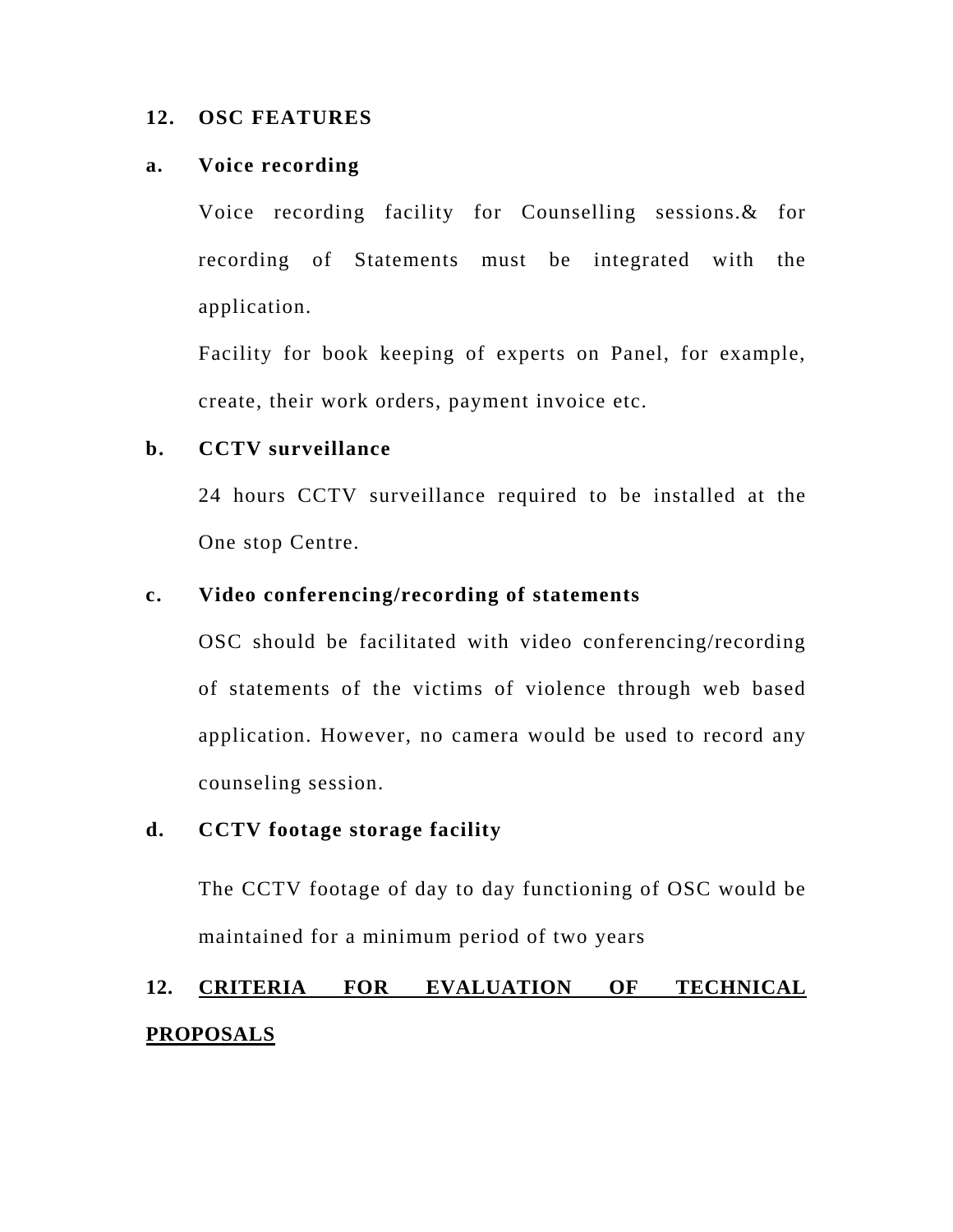NIELIT will carry out Technical proposals evaluation based on the underlying criteria **(Please refer Annexure III and IV for details)** 

- a. A government/Semi-Government/ Company/Voluntary Organisation /society/ Trust/NGO etc, which is registered under suitable provision for the past 3 years, and involved in women and children programs, (documents required)
- b. Demonstrated experience of Designing, establishment & Operating similar projects (relevant documents required).
- c. Demonstrated experience of software development for similar projects call centre reporting and desired MIS . (details required)
- d. Key experts & technical staff should be working within the organization for atleast 2 years, (details required including salary and bank account number)
- e. Organization should be financial secure. Assessment of financial capability will be based on provision 3 years turnover of organization. The turn over should be at least Rs. 30 lakhs per year. (relevant audited documents required).
- f. Should not be black listed anywhere in India & no court case should be against the organization (affidavit and self declaration required)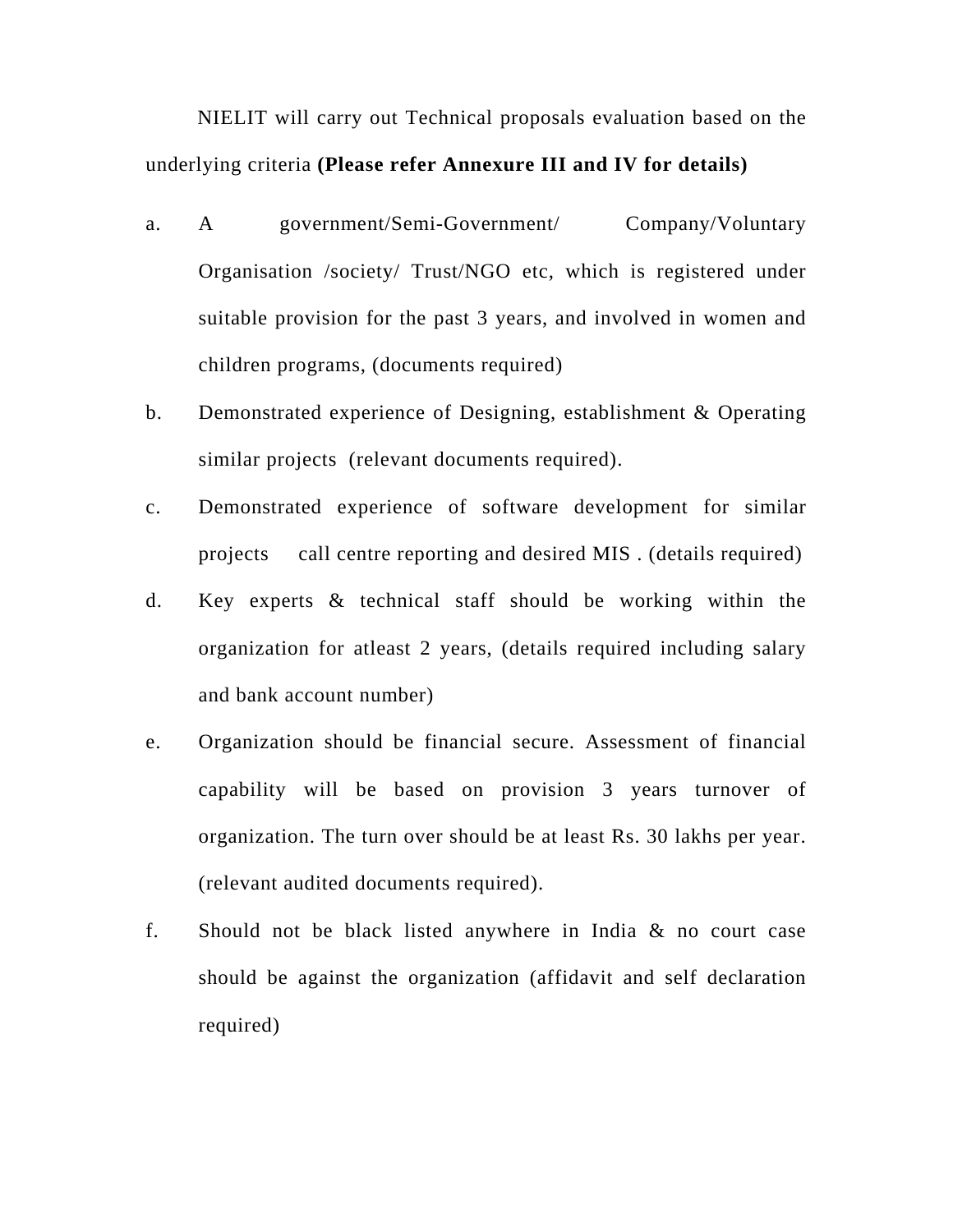- g. Must agree with the objective, financial resources, Expected outputs, etc. set **by** the Union Ministry of Women &, Child Development, (affidavit and self declaration required)
- h. Must submitted timeline for establishment of the helpline
- i. Bidder should clearly indicated Recurring and non-recurring expenditure for 1. 2 and 3 years operation.
- j. Must provide following information in its Technical Proposal besides the Methodology & technical details
	- 1. Introduction to the organization
	- 2. Correspondence address, email, address, contact number
	- 3. Organization is registered under which act and respective certificate to be submitted.
	- 4. Summary of audited accounts of since three years
	- 5. Summary of audited accounts since three years.
	- 6. Details of office of Organization and lists of all regular employees with their educational details and salary
	- 7. Details of Experience
	- 8. Self Attested affidavit about
		- a. Not black listed.
		- b. No court case.
		- c. Agree with the objectives & out puts set by the union Government of India for the scheme.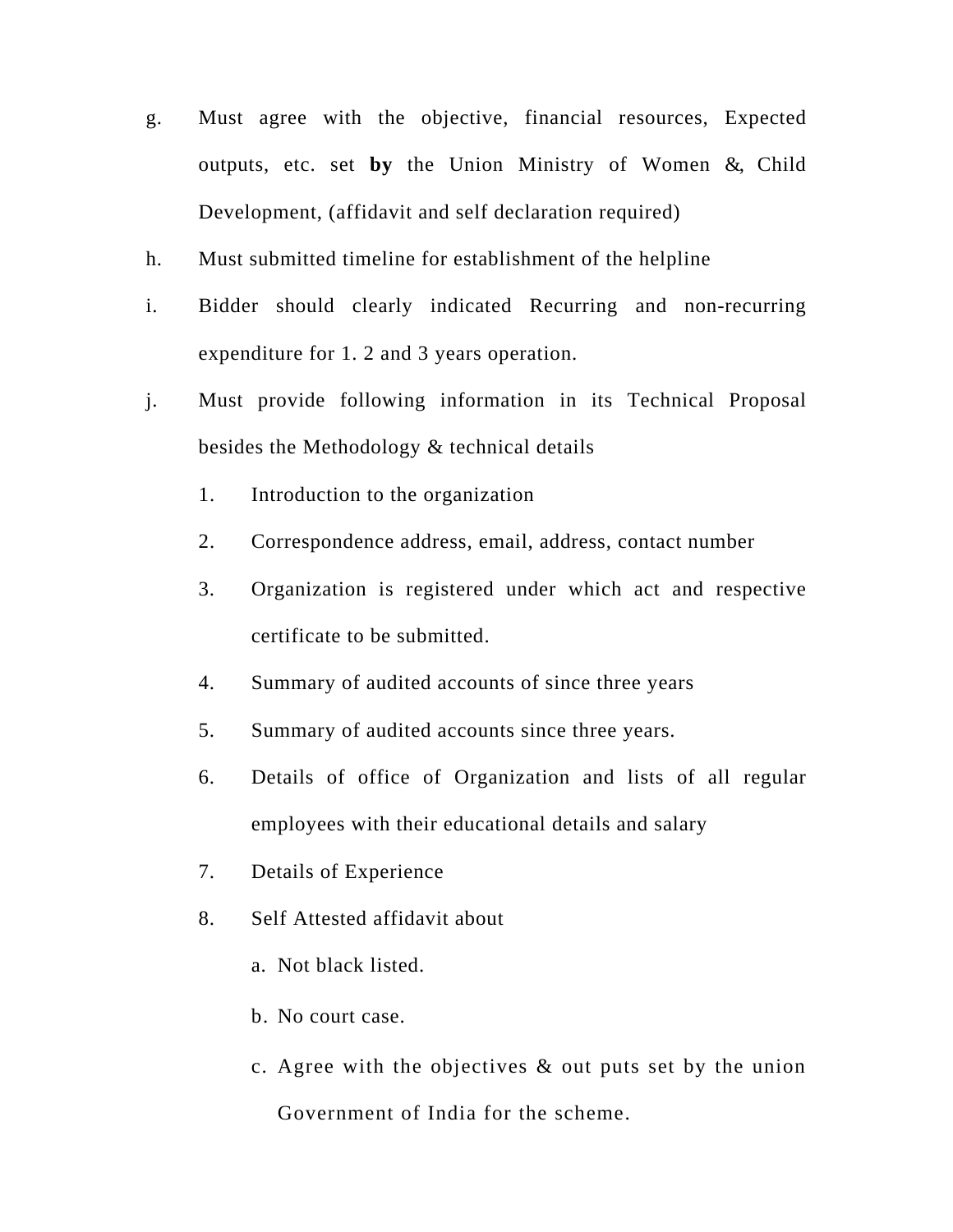#### **13. LANGUAGE**

- a. The Proposal and related correspondence and documents shall be written in English language
- b. Supporting documents and printed literature furnished by the Agency with the proposal shall be in any other language provided they are accompanied by an appropriate translation in to English.

#### **14. TECHNICAL PROPOSAL SUBMISSION FORMAT**

The applicant agency should submit their technical proposal as follows-

**(Refer ANNEXURE-I** for particulars and **ANNEXURE-III** for documents to be submitted)

- a. Brief description about the Agency.
- b. Methodology & technical approach to be used .
- c. Realistic work pran with timeframe.
- d. CV's of Key persons.
- e. Past Kxperience in similar nature of assignment (Demonstrated experience of having worked closely and/ or in partnership with Dept. of Women Empowerment & Child Development with any State Govt. or Central Govt.)- Documentary evidences to be attached in this regard.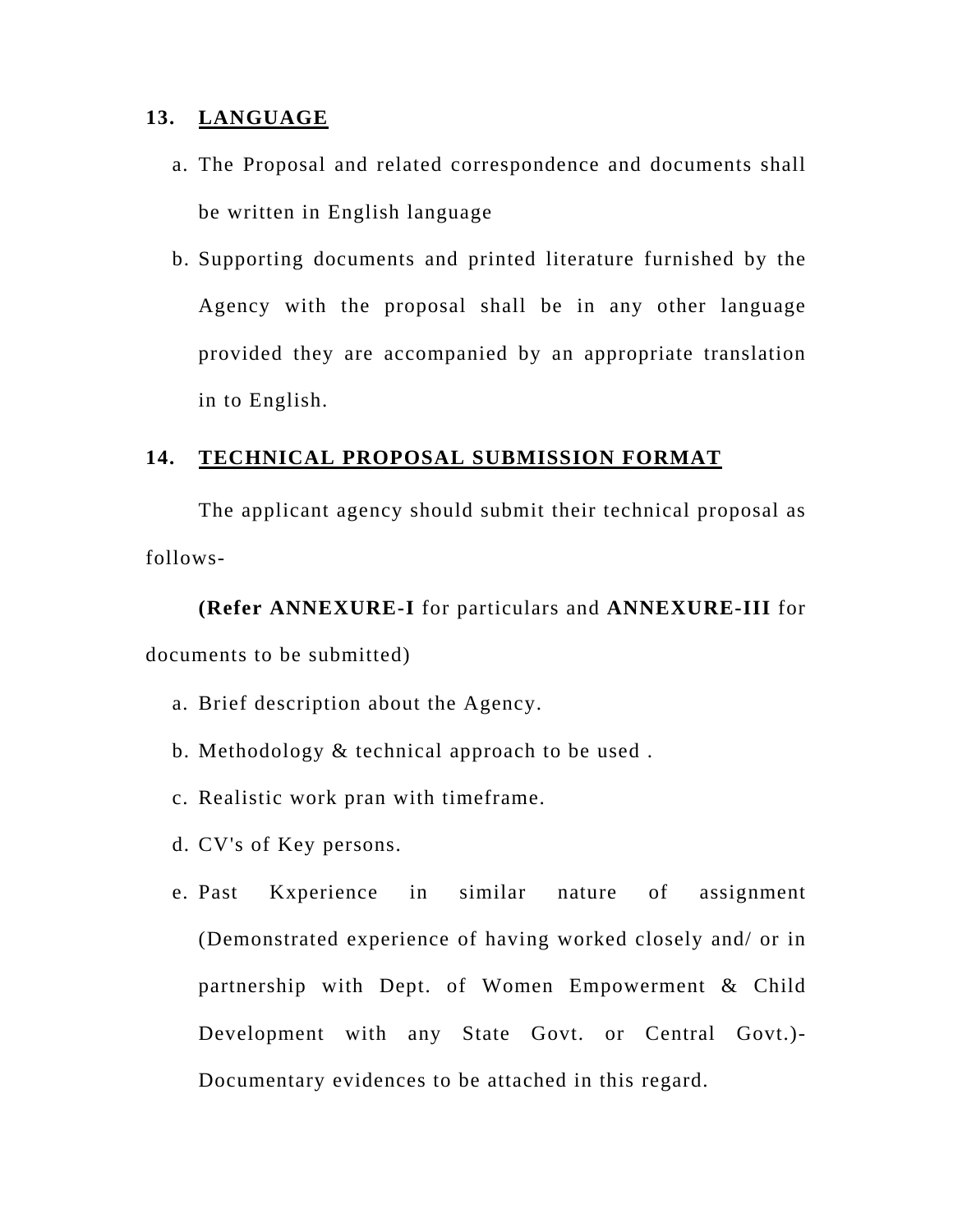- f. Copy of Registration Certificate of the Organization.
- g. Copy of PAN/TAN registrations of the Organization.
- h. Copies of Audited Balance Sheets (last 03 Financial Years).
- i. Latest VAT/TAX clearance Certificate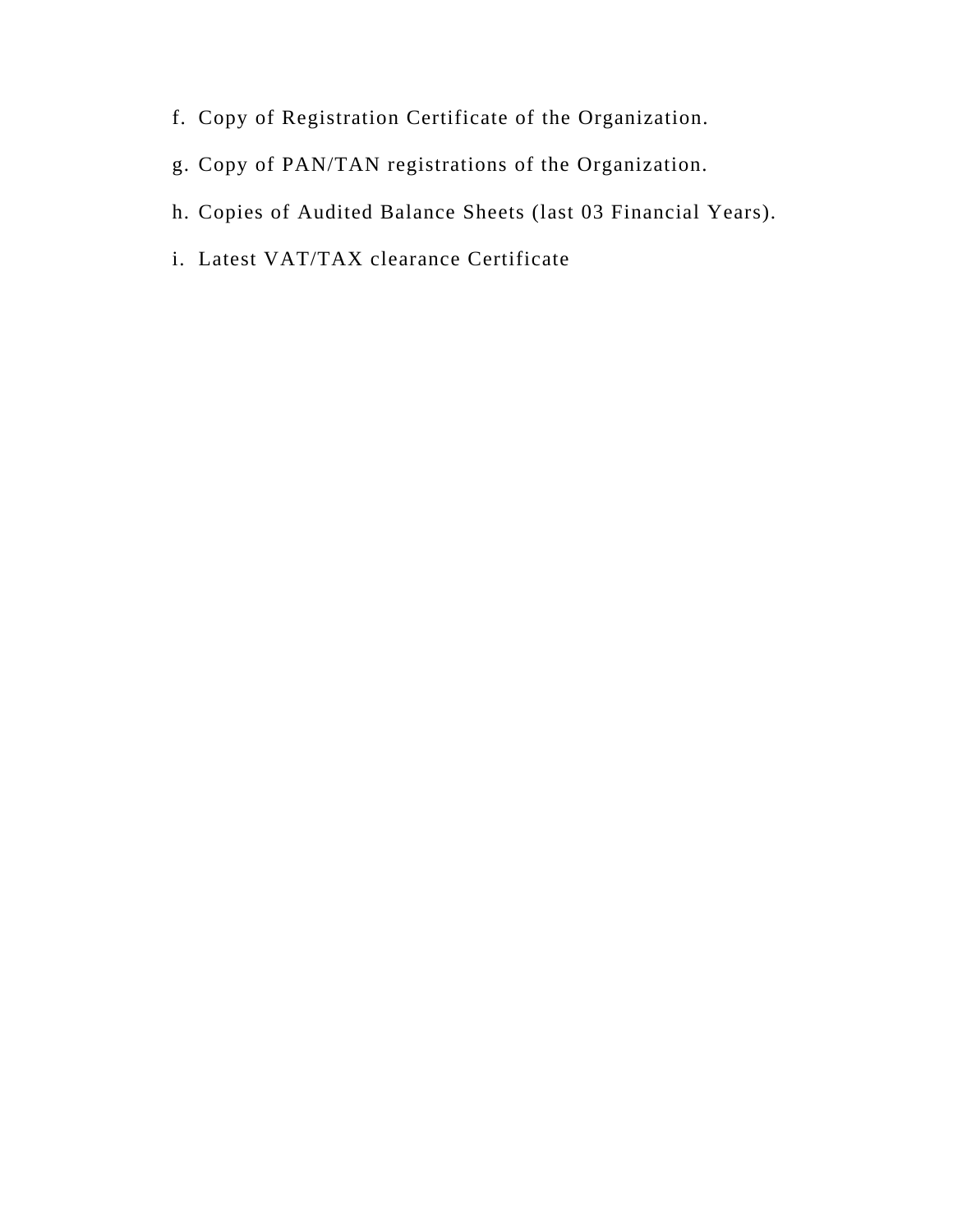## **ANNEXURE-I**

# Particulars of the Bidders

| S. No.       | <b>Information Sought</b>             | Details to be Furnished |
|--------------|---------------------------------------|-------------------------|
| $\mathbf{A}$ | the<br>Name<br>address<br>of<br>and   |                         |
|              | company/Firm/Unit                     |                         |
| B            | Registration<br>Respective            |                         |
|              | Certificate (as applicable)           |                         |
| $\mathbf C$  | Year of Establishment                 |                         |
| D            | Date and Number of registration       |                         |
| E            | registration<br>Details<br>of<br>with |                         |
|              | appropriate authorities of service    |                         |
|              | tax                                   |                         |
| ${\bf F}$    | Name, Address, email, Phone nos.      |                         |
|              | and Mobile Number of Contact          |                         |
|              | Person - related to this particular   |                         |
|              | project                               |                         |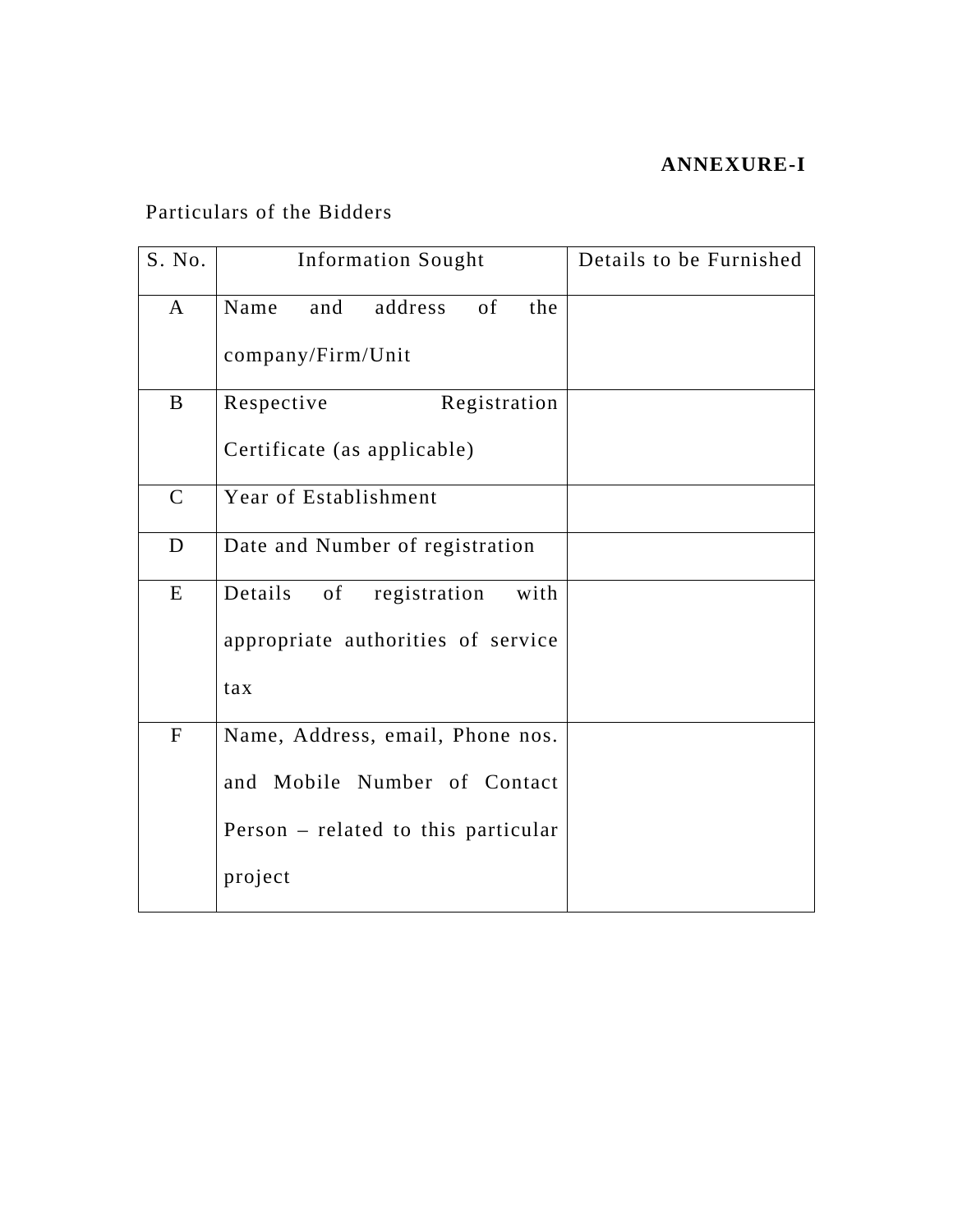#### ANNEXURE‐II

Letter of Proposal

#### BID FORM

Date .................

Bid No...........

To

Director

National institute of Electronics and

Information Technology SiDCO Electronics

Complex, Old Airport Road Rangretn.Srinagar‐

191132.

Sir,

Having examined the Bid Documents, the receipt of which is hereby duly acknowledged, we, the undersigned, offer to execute the supply in conformity with the said Bid documents in accordance with the schedule of prices attached herewith and made part of this Bid.

We undertake, if our Bid is accepted, to complete the supply within the specified period of 4 weeks as specified in the Bid document.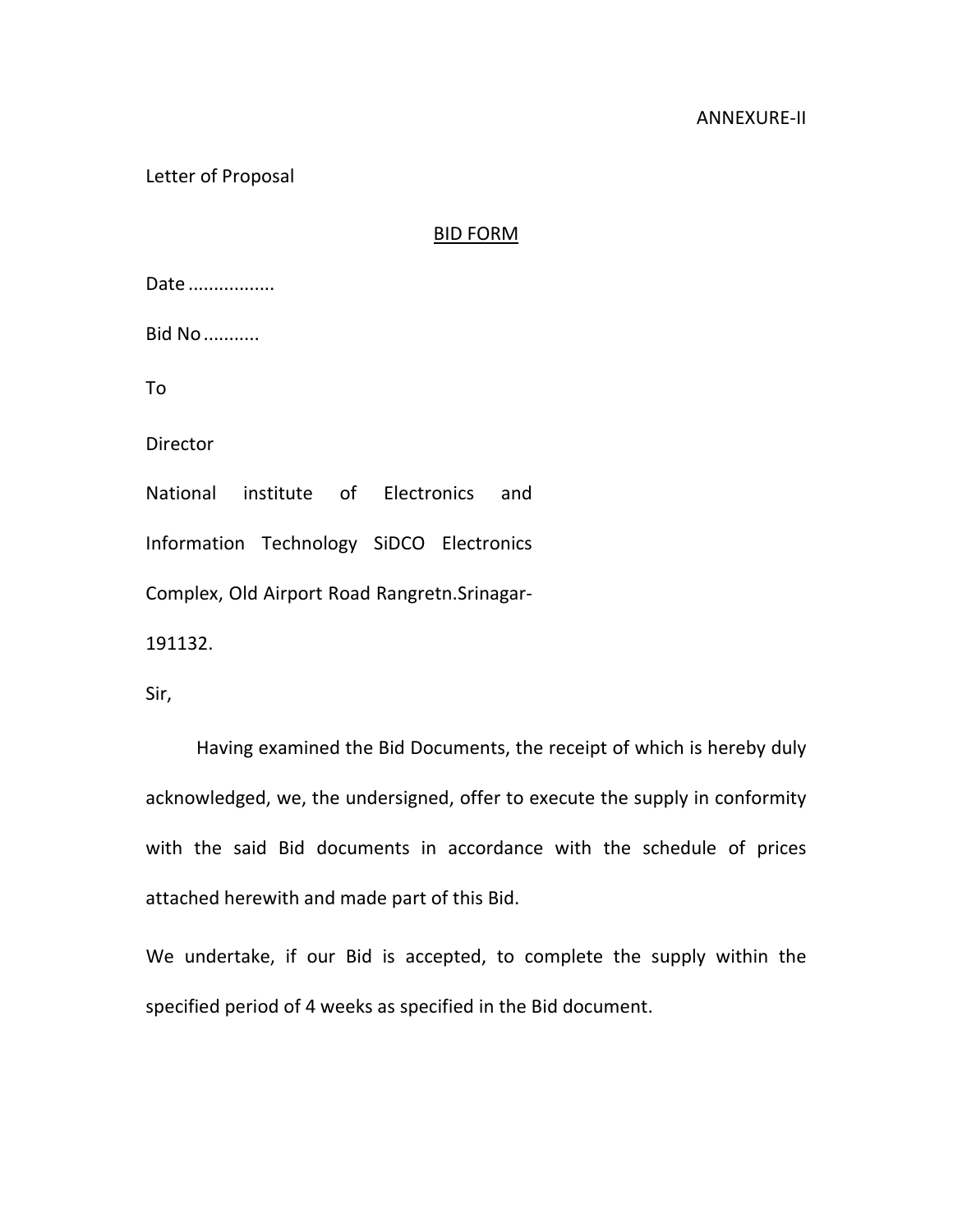We agree to all Terms and conditions of this Bid for a period of 180 days after the date fixed for Commercial Bid opening and it shall remain binding upon us and may be accepted at any time before the expiration of that period.

Until a formal contract is prepared and executed, this Bid, together with your written acceptance thereof and your notification of award, shall constitute a binding contract between us.

We undertake that, in competing for (and, if the award is made to us, in executing) the above contract, we will strictly observe the laws against fraud and corruption in force in India namely "Prevention of Corruption Act 1988", if we find in Bid pooling or against law against fraud and corruption my / our firm may be black listed.

Further we certify that our organization is not blacklisted by any Govt. Department.

Dates \_\_\_\_\_\_\_

(Signature)

SEAL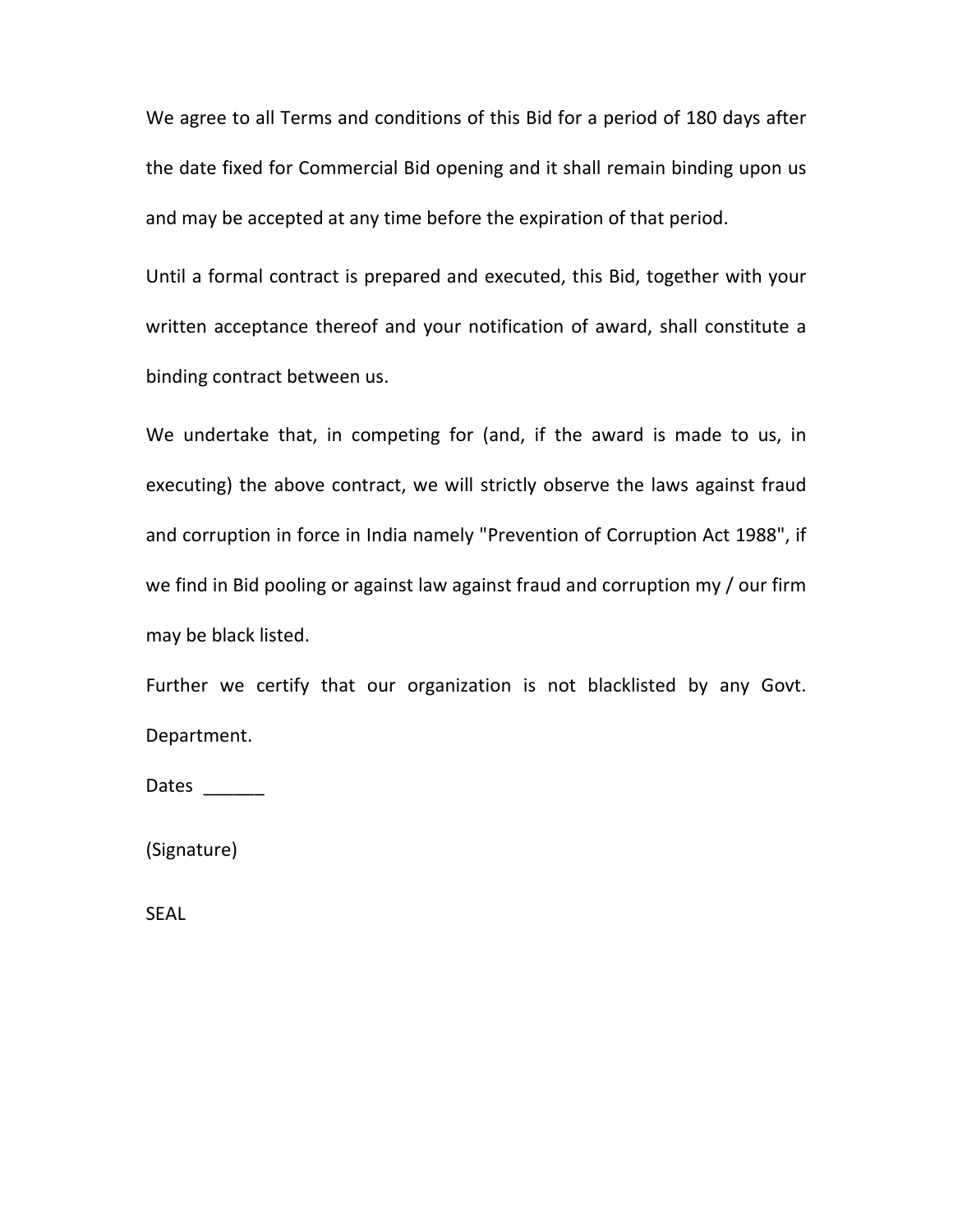# **ANNEXURE-III**

# COMPLIANCE SHEET FOR PRE QUALIFICATION AND

# TECHNICAL PROPOSAL

| S. No. | <b>Basic Requirements</b>                                             | Documents required       | Provided |
|--------|-----------------------------------------------------------------------|--------------------------|----------|
| 1.     | Particulars<br>of<br>the                                              | template<br>As<br>per    | Yes/No   |
|        | bidders                                                               | provided (Annexure-      |          |
|        |                                                                       | I)                       |          |
| 2.     | Letter of proposal                                                    | template<br>As<br>per    | Yes/No   |
|        |                                                                       | provided<br>(Annexure-   |          |
|        |                                                                       | II)                      |          |
| 3.     | Legal entity (registered                                              | of<br>the<br>Copy        | Yes/No   |
|        | India under the<br>in                                                 | certificate              |          |
|        | companies Act, 1956).                                                 |                          |          |
| 4.     | of<br>Experience                                                      | Supporting               | Yes/No   |
|        | implementing similar                                                  | Documents                |          |
|        | projects.                                                             |                          |          |
| 5.     | Profile of key experts $\&$ $CV's$ of Employees                       |                          | Yes/No   |
|        | technical staff in team.                                              |                          |          |
| 6.     | Yearly gross revenue (at                                              | Audited<br>Annual        | Yes/No   |
|        | least Rs 30 lakhs)                                                    | for<br>statements<br>3   |          |
|        |                                                                       | years.                   |          |
|        |                                                                       |                          |          |
| 7.     | Blacklisted/Court cases                                               | Affidavit<br>self<br>and | Yes/No   |
|        |                                                                       | declaration required     |          |
|        |                                                                       | on Non-judicial stamp    |          |
|        |                                                                       | paper of Rs. 100/-       |          |
|        |                                                                       | duly attested by the     |          |
|        |                                                                       | notary public            |          |
| 8.     | Work plan and timeline Relevant documents<br>for establishment of the |                          | Yes/No   |
|        |                                                                       |                          |          |
|        | project.                                                              |                          |          |
| 9.     | methodology<br>Proposed                                               | Relevant documents       | Yes/No   |
|        | & technical approach.                                                 |                          |          |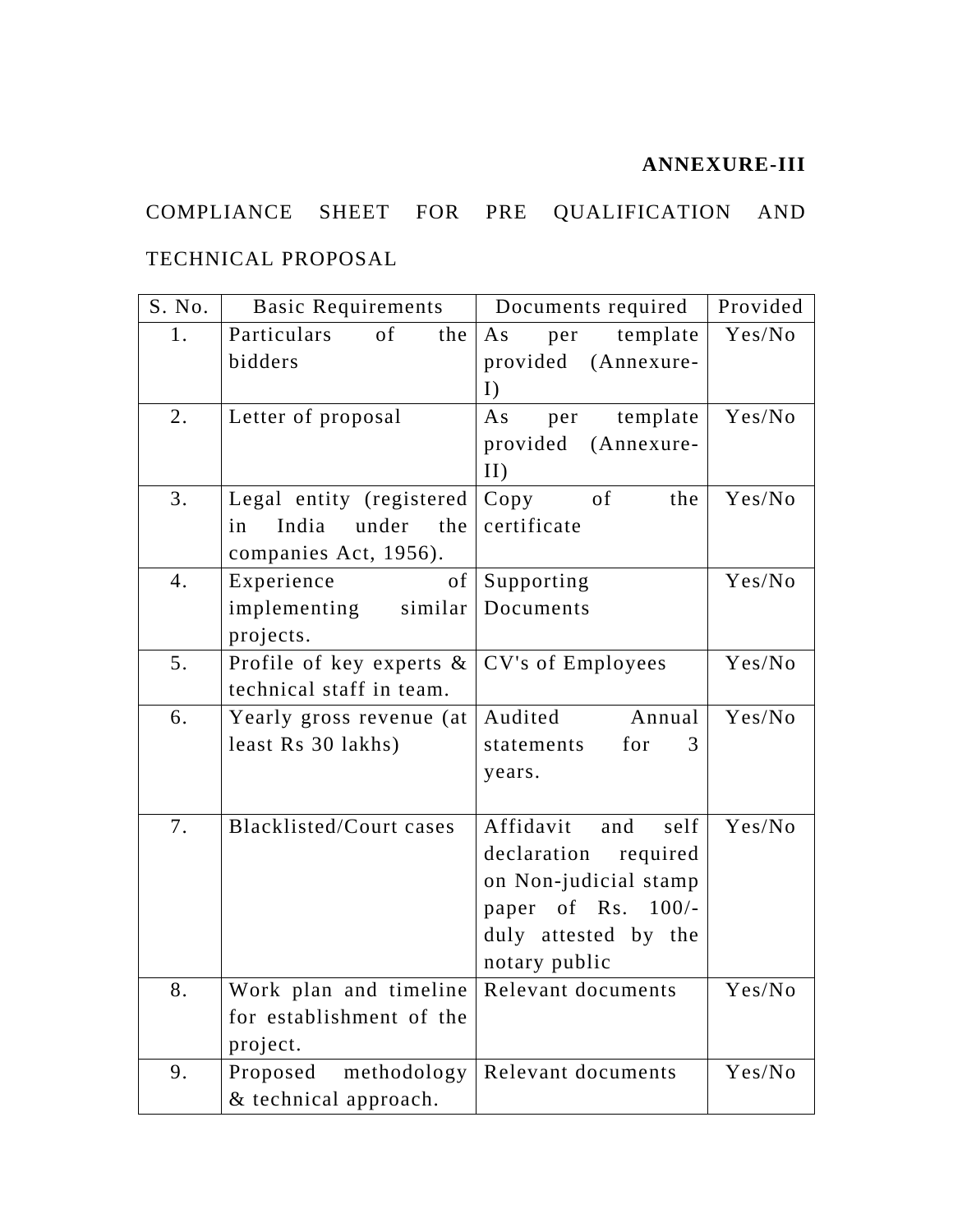| 10. | Providing adequate data   Undertaking |                             | Yes/No |
|-----|---------------------------------------|-----------------------------|--------|
|     | information<br>and                    |                             |        |
|     | security.                             |                             |        |
| 11  | Proof of latest sales                 | Copy of all<br>the          | Yes/No |
|     | $\text{Tax/TAN/Service } \text{Tax/}$ | mentioned                   |        |
|     | <b>PAN</b>                            | <b>ITR</b><br>certificates/ |        |
|     |                                       | certified<br>by             |        |
|     |                                       | authorized signatory,       |        |
|     |                                       | latest service              |        |
|     |                                       | tax/value added tax         |        |
|     |                                       | $(VAT)$ / sales tax         |        |
|     |                                       | clearance certificate.      |        |
|     |                                       | Income tax return of        |        |
|     |                                       | last three financial        |        |
|     |                                       | years.                      |        |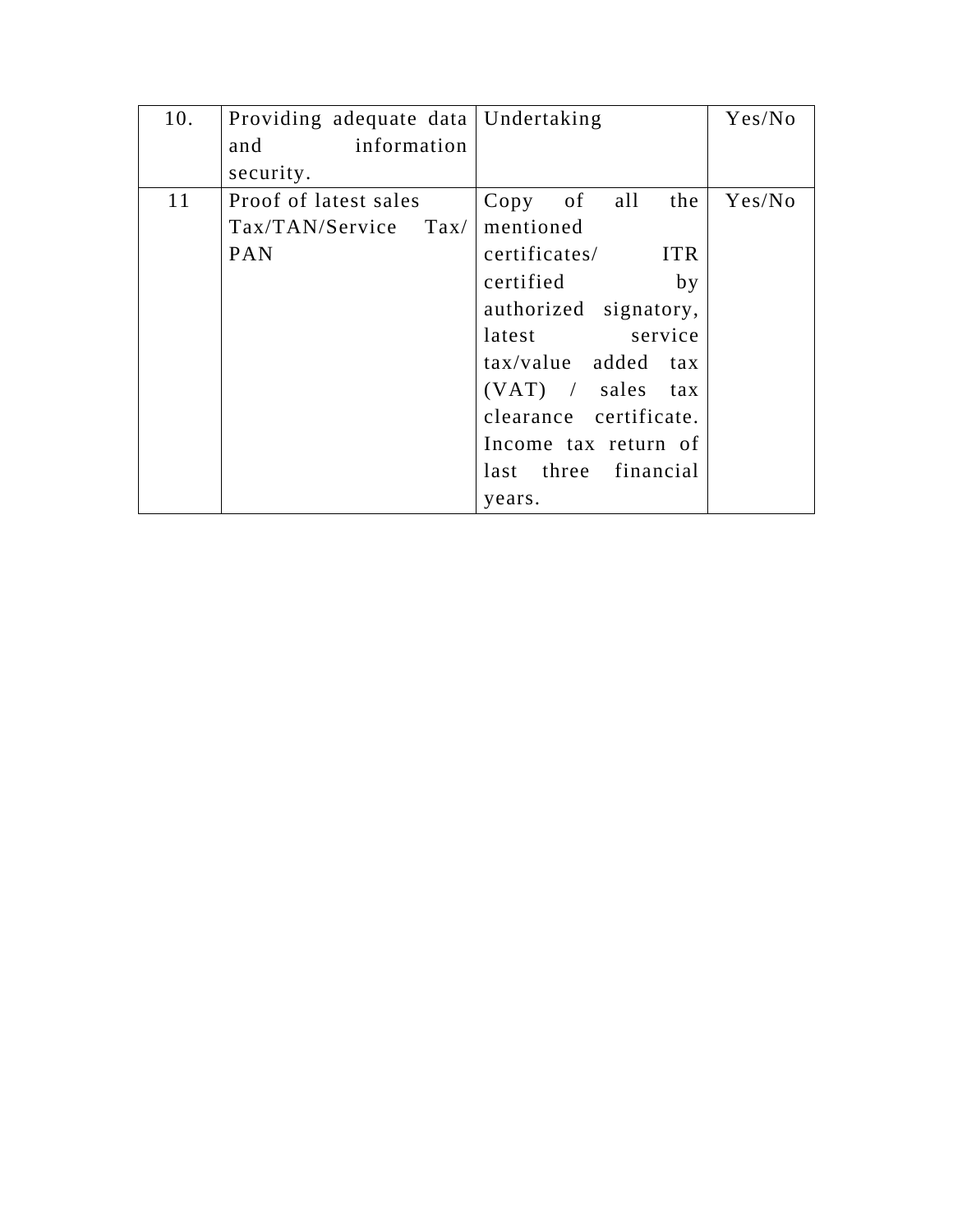## **ANNEXURE-IV**

# WEIGHTAGE CRITERIA ADOPTED DURING TECHNICAL EVALUATION:

| S.             | Evaluation criteria-        | Vendor's response                       | Score |
|----------------|-----------------------------|-----------------------------------------|-------|
| No.            | parameters                  |                                         |       |
| 1.             | similar<br>Experience<br>in | or related projects<br>Jobs<br>(work)   | 30    |
|                | projects                    | order/completion certificate/client     |       |
|                |                             | certificate<br>and<br>citations)<br>are |       |
|                |                             | required                                |       |
| 2.             | Availability of<br>Expert   | Relevant documents                      | 10    |
|                | Human Resources on Full     |                                         |       |
|                | time basis employed by      |                                         |       |
|                | the entity                  |                                         |       |
| 4.             | Profitable<br>$\&$          | financially   Audited Accounts          | 10    |
|                | secure                      |                                         |       |
| 5 <sub>1</sub> | Software to integrate with  |                                         | 30    |
|                | women helpline & web        |                                         |       |
|                | based MIS system            |                                         |       |
| 6.             | Technical<br>presentation   |                                         | 10    |
|                | (subjective evaluation)     |                                         |       |
| 7.             | Recognition<br>of work,     | Details of design competitions          | 10    |
|                | appreciation<br>letters,    | won, and awards received. Also          |       |
|                | winning of<br>design        | enclose<br>copy of documentary          |       |
|                | competitions<br>and         | proof.                                  |       |
|                | prestigious awards          |                                         |       |
|                | Grand total $=$             |                                         | 100   |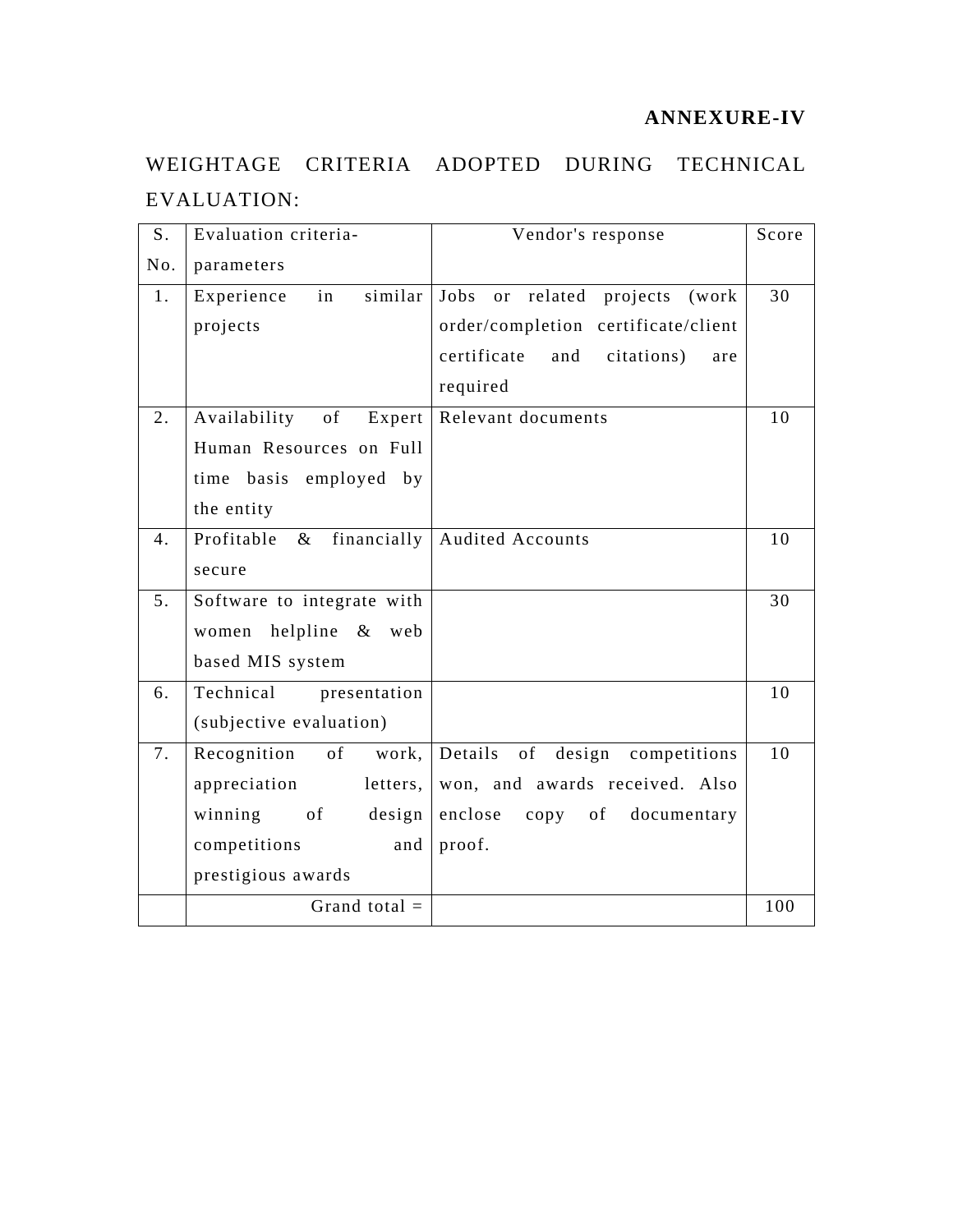# ANNEXURE-VI

| S.             | Items/         | No. of    | Per    | $2015 - 16$ | 2016-17          | Total   |
|----------------|----------------|-----------|--------|-------------|------------------|---------|
| No.            | components     | units     | month/ |             |                  |         |
|                |                |           | case   |             |                  |         |
|                |                |           | (Rs)   |             |                  |         |
| A)             |                |           |        |             |                  |         |
| $\mathbf{1}$   | One stop       |           |        | 940800      | 940800           | 1881600 |
|                | centre         |           |        |             |                  |         |
|                | management @   |           |        |             |                  |         |
|                | 78400 pm       |           |        |             |                  |         |
| 2              | Stationary     | Monthly   | 2000   | 24000       | 24000            | 48000   |
|                | (cartridge,    |           |        |             |                  |         |
|                | paper etc.)    |           |        |             |                  |         |
| $\overline{3}$ | Electricity    | Monthly   | 3000   | 36000       | 36000            | 72000   |
| $\overline{4}$ | Telephone/fax  | Monthly   | 3000   | 36000       | 36000            | 72000   |
| 5              | Catering/food  | Monthly   | 4000   | 48000       | 48000            | 96000   |
| 6              | Clothing $\&$  | Monthly   | 2000   | 24000       | 24000            | 48000   |
|                | medicine & kit |           |        |             |                  |         |
|                | etc.           |           |        |             |                  |         |
| $\overline{7}$ | Contingency    | 5% of     |        | 55440       | 55440            | 110880  |
|                |                | recurring |        |             |                  |         |
|                |                | budget    |        |             |                  |         |
|                | Sub total      |           |        | 1164240     | 1164240          | 2328480 |
| B)             | Non-recurring  |           |        |             |                  |         |
| 1              | Refurbishment  |           |        | 500000      |                  |         |
|                | of existing    |           |        |             |                  |         |
|                | facility       |           |        |             |                  |         |
| $\overline{2}$ | Refrigerator   |           |        | 6000        | $\boldsymbol{0}$ | 6000    |
| 3              | Computer       |           |        | 100000      | $\boldsymbol{0}$ | 100000  |
|                | peripherals    |           |        |             |                  |         |